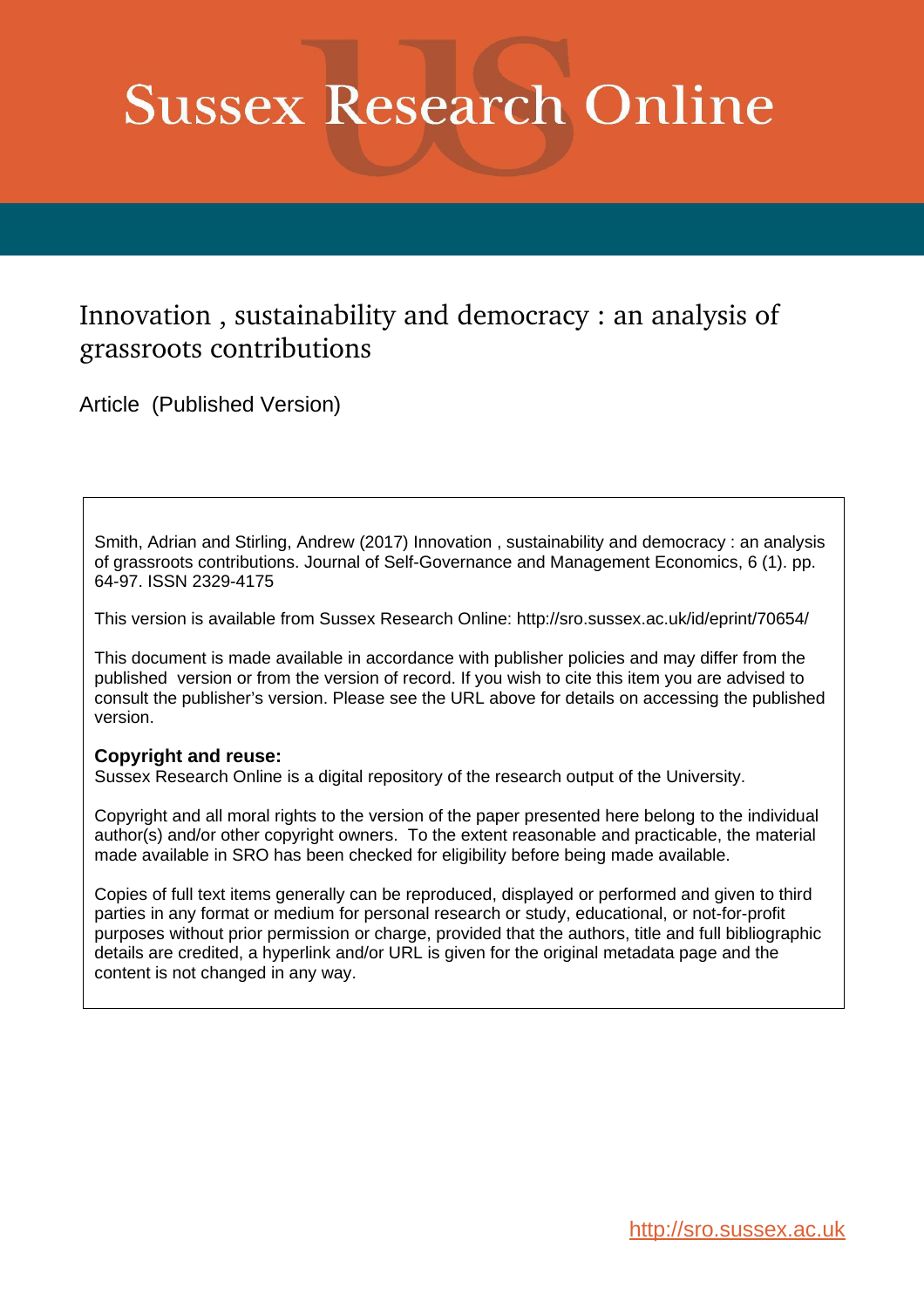

*Journal of Self-Governance and Management Economics* 6(1), 2018 pp. 64–97, ISSN 2329-4175, eISSN 2377-0996 doi:10.22381/JSME6120183

# **INNOVATION, SUSTAINABILITY AND DEMOCRACY: AN ANALYSIS OF GRASSROOTS CONTRIBUTIONS**

# **ADRIAN SMITH**

a.g.smith@sussex.ac.uk Science Policy Research Unit, University of Sussex **ANDREW STIRLING** a.c.stirling@sussex.ac.uk Science Policy Research Unit, University of Sussex

ABSTRACT. In this paper we introduce an area of activity that has flourished for decades in all corners of the globe, namely grassroots innovation for sustainable development. We also argue why innovation in general is a matter for democracy. Combining these two points, we explore how grassroots innovation can contribute to what we call innovation democracy, and help guide innovation so that it supports rather than hinders social justice and environmental resilience. Drawing upon qualitative case studies from empirical domains including energy, food, and manufacture, we suggest it does so in four related ways: 1. Processes of grassroots innovation can help in their own right to cultivate the more democratic practice of innovation more generally. 2. Grassroots innovations that result from these processes can support citizens and activities in ways that can contribute to practice of democracy. 3. Grassroots innovations can create particular empowering sociotechnical configurations that might otherwise be suppressed by interests around more mainstream innovation systems. 4. Grassroots innovations can help nurture general levels of social diversity that are important for the health of democracy in its widest political senses. The paper finishes with a few suggestions for how societies committed to innovation democracy can better support and benefit from grassroots activity, by working at changes in culture, infrastructure, training, investment, and openness.

# **JEL codes: O31; O32; Q55**

Keywords: grassroots innovation; sustainable development; democracy; society

How to cite: Smith, Adrian, and Andrew Stirling (2018). "Innovation, Sustainability and Democracy: An Analysis of Grassroots Contributions," *Journal of Self-Governance and Management Economics* 6(1): 64–97.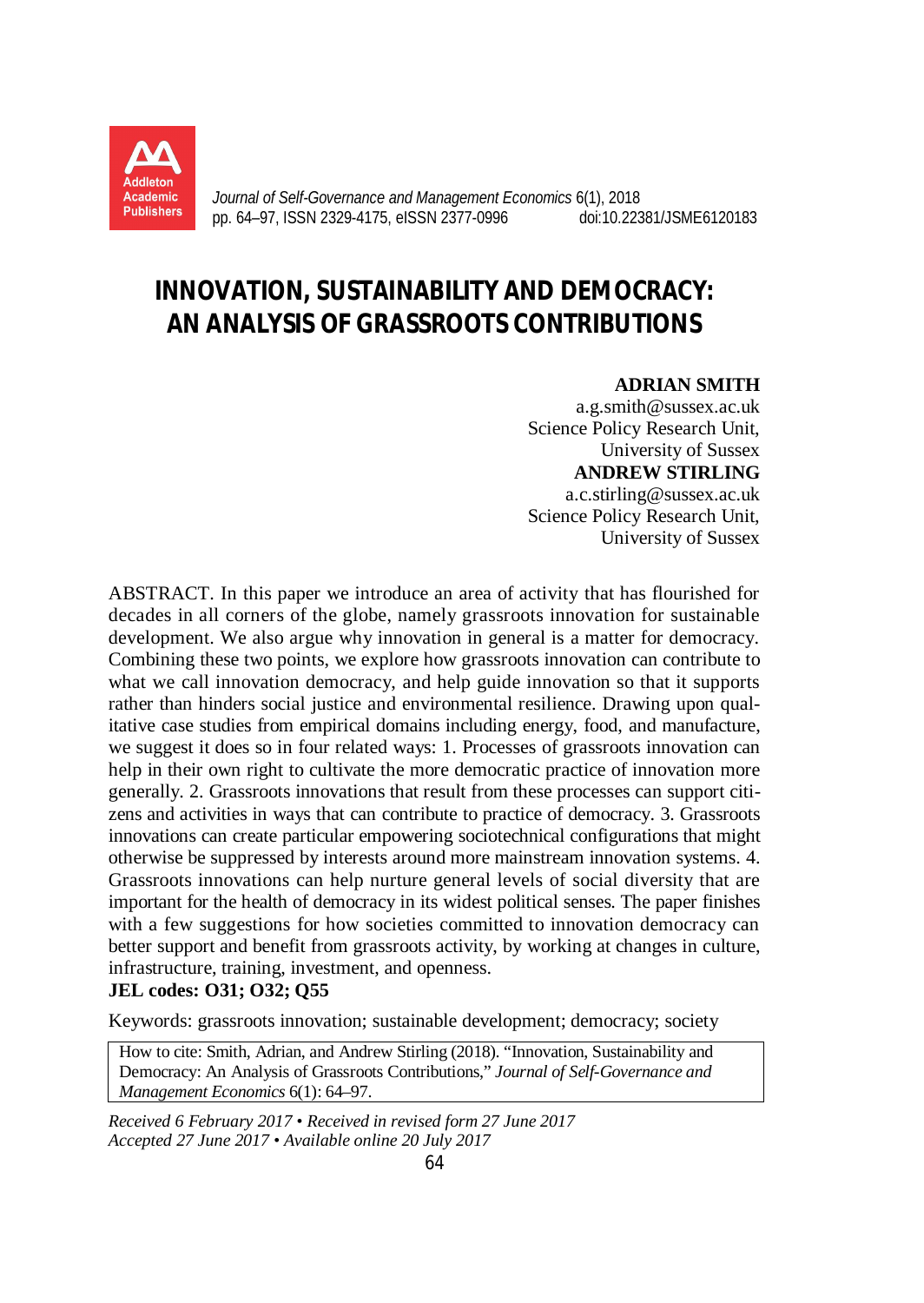# **1. Introduction**

"The fundamental problem of democracy today is quite simply the survival of agency in this increasingly technocratic universe." (Feenberg, 1999: 101)

> "Policies for science and technology must always be a mixture of realism and idealism." (Freeman, 1991)

In this paper<sup>1</sup> we analyze how grassroots innovations for sustainability can contribute to a largely ignored aspect of innovation in society: namely the scant provision of democratic ways of addressing the politics inherent in innovation (Sclove, 1995). Innovation is the capacity of people successfully to exploit a new idea or method and realize some material and social effect (Freeman, 1991). In these terms, then, innovation can involve the development of novel technologies, processes, organization, and services. It can present incremental, radical or transformational changes to wider social life. Innovation is undertaken through networks of people working on things in diverse organizations for varied purposes. Innovation for sustainability directs this creative activity towards novel practices that transform markets, public services, communities, and societies more generally into more socially just and environmentally resilient forms (Smith et al., 2010; Leach et al., 2012; Geels et al., 2008). An expanding coalition of leaders in state, business and civil society organizations invoke innovation as a means to rise to the twin challenges of inclusive economic development and environmental sustainability (Scoones et al., 2015).

Less explicitly recognized, however, is that some forms of innovation are also culpable in many of these same societal challenges: contributing to environmental degradation, disrupting of livelihoods, exacerbating of inequalities, and heightening war and oppression (Chapman, 2007). For all these reasons, innovation processes need to be "opened up" to greater public scrutiny, wider participation, and a more responsible ethics such that the particular directions that innovation takes in any given area become more socially accountable (Stirling, 2008). As such, public discussion and action, including policy, has to make more explicit that innovation is inherently political. Too often, the very real politics of innovation is masked by technocratic and exclusive approaches imposing narrow criteria of efficiency, profit and convenience. The dominant image (and practice) of innovation continues to focus upon rent-seeking, technology-based firms working with research institutes and investors, aided by a policy environment that facilitates systemic interaction between these institutions in the pursuit of economic growth (OECD, 2010;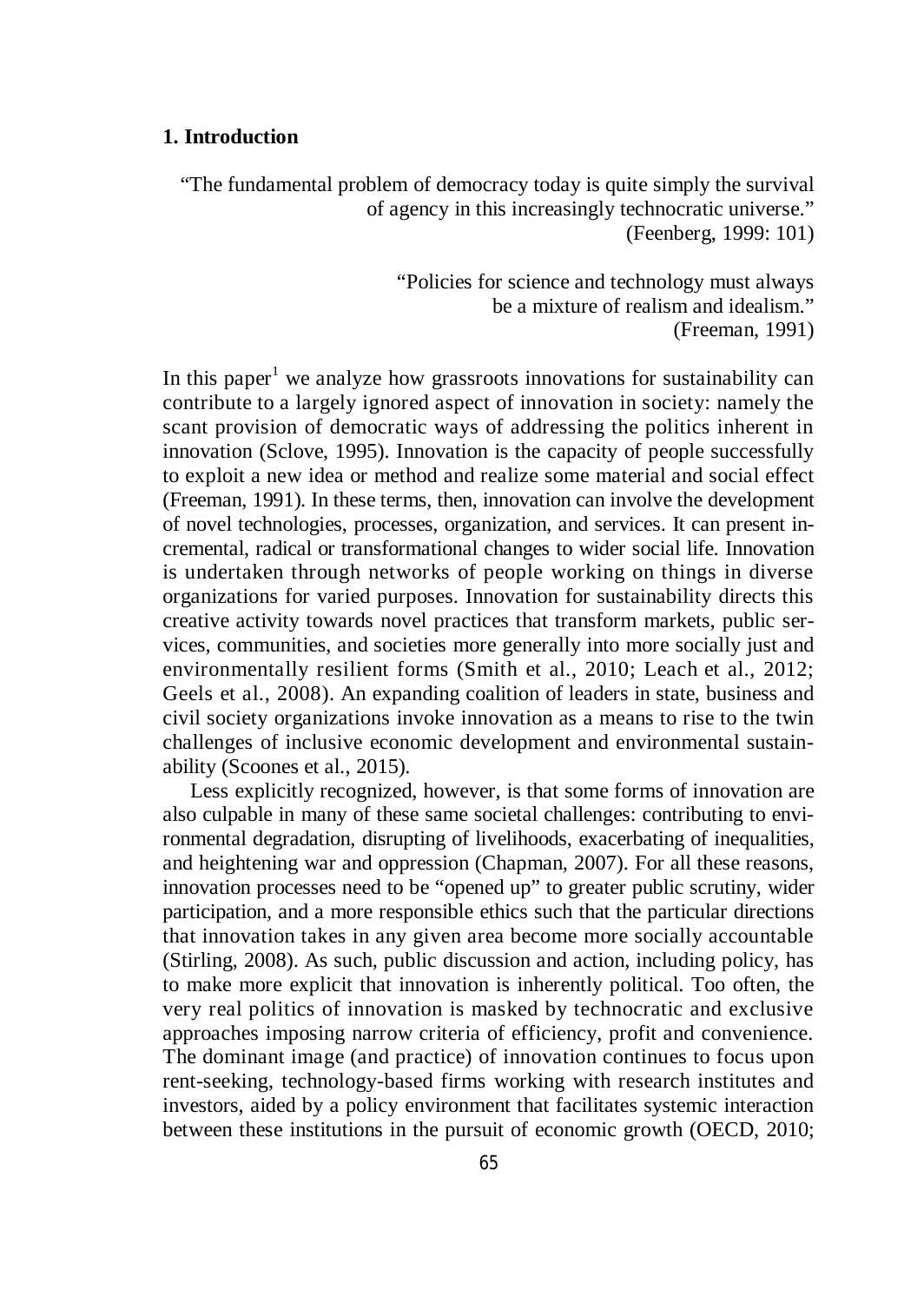Martin, n.d.). Overlooked are the ways these arrangements privilege certain values, interests and positions towards innovation in society, and carry with them a less democratic politics than might be merited by the stakes at hand.

We argue innovation is an intensively political activity (Smith et al., 2005). The innovations developed amongst people working in firms, research institutes, state agencies, and investment funds shape our lives in profound and pervasive ways: as much, if not more, than the laws of the land (Feenberg, 1999). Indeed, innovations can surpass and trouble legal frameworks and social institutions and force adaptations. Citizens are rarely consulted directly within the institutions responsible for innovation, and almost never are citizens in the driving seat (Ely et al., 2010). We might exert marginal influence as consumers at a late stage in the innovation process, when products are marketed to us. Or we might be consulted over regulatory reforms once the innovation is out (of control) in the world. But rarely are citizens central to prior deliberations, decisions and developments (Stirling, 2008; Chilvers & Kearnes, 2016).

Innovation therefore needs to become more democratic. But how? In this paper we suggest a lot can be learnt from grassroots innovation activity. We explain and define grassroots innovation and innovation democracy later. Grassroots innovation can be introduced here as novel solutions for sustainable developments generated by people active in grassroots settings. Innovation democracy implies the capacity of people to challenge the direction of innovations, and for even the least formally powerful communities to have a say. Notice also that we tend to use (sustainable) developments in the plural in order to signal the multidimensional, plural and contested characteristics of purposeful social changes.

Our aim is to explore how grassroots innovation activity can contribute to what is (unusually for such a source) called in a recent annual report of the UK Government Chief Scientist: "innovation democracy" (Stirling, 2014a). The present paper draws upon research we have done in grassroots innovation over the last decade (Smith et al., 2016; Seyfang & Smith, 2007; Smith, 2004). Examples from the UK provide illustrative cases in boxes within the main text; although our analysis is based on a series of qualitative case studies over the last 15 years in UK, South America and India, and which cover the domains of energy, food, housing, manufacturing, and local development (Smith et al., 2017; Smith et al., 2015; Smith, 2016).

# **2. Grassroots Innovation**

Wind energy, community supported agriculture, social technologies, car clubs, free software, open hardware, repair cafés, participatory design, agro-ecology, eco-housing, recycling, shared machine shops, rainwater harvesting, comple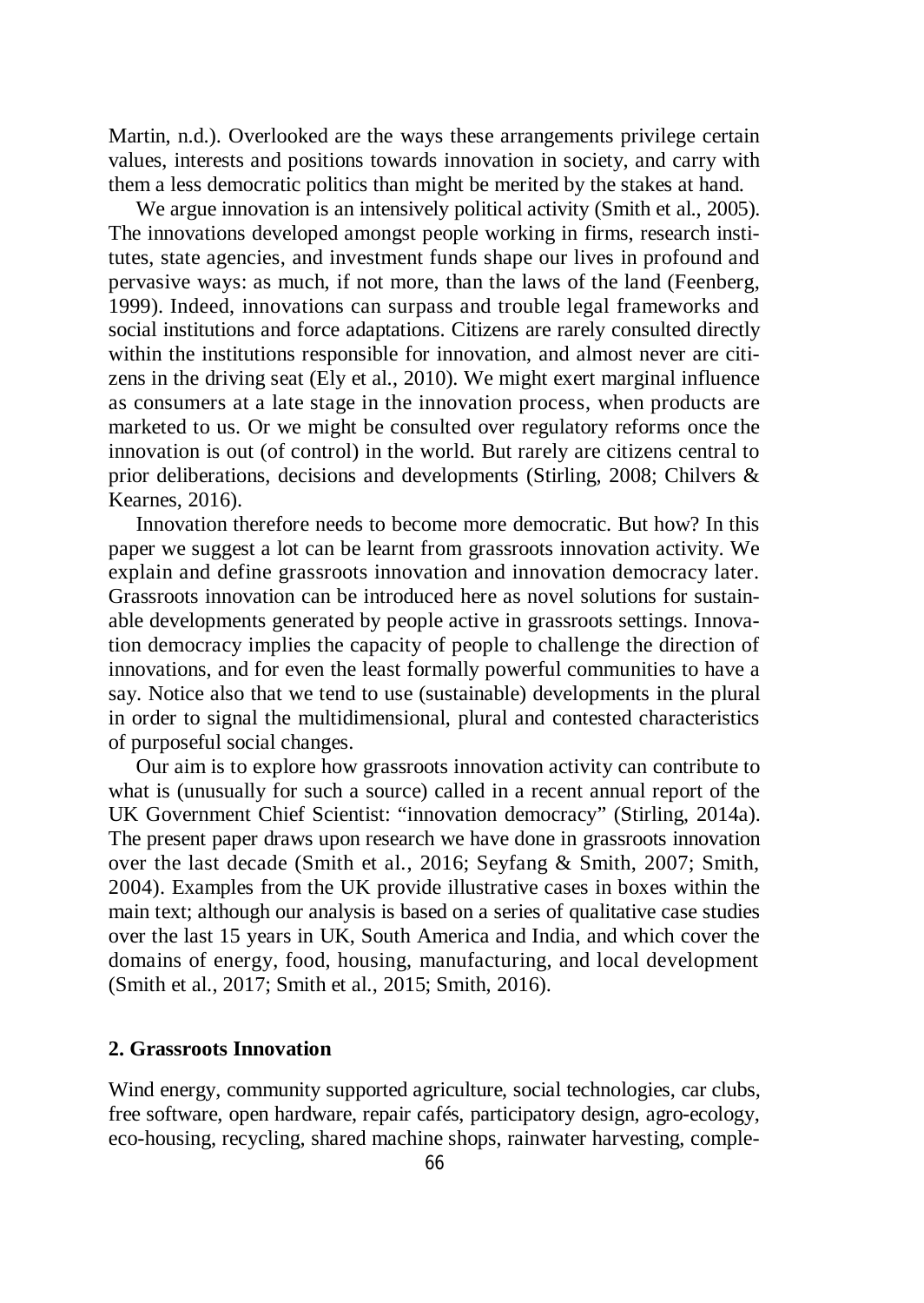mentary currencies, credit unions, socially useful production, seed swapping, community energy cooperatives, garden sharing, community forestry, green spaces, and many, many other ideas and practices for sustainable development began in innovative grassroots activity.

*Grassroots innovation is a diverse set of activities in which networks of neighbors, community groups, and activists work with people to generate bottom-up solutions for sustainable developments; novel solutions that respond to the local situation and the interests and values of the communities involved; and where those communities have control over the process and outcomes* (Gupta et al., 2003; Seyfang & Smith, 2007).

Unencumbered by policy silos, commercial logics, disciplinary boundaries, and other institutional pressures, grassroots groups are free to innovate how they see fit.

Throughout the history of modern environmentalism and development there has always existed an undercurrent of grassroots activism, working directly on sustainable local solutions (Ely et al., 2013). This has played out equally in the global north and south; in urban or rural settings; and across all sorts of sectors, including food, energy, housing, manufacturing, leisure, health, communications, education, and so on (Hess, 2007; Thackara, 2015; Schumacher, 1973; Gupta et al., 2003). In a few cases, what began as grassroots activity has evolved into substantial commercial activity in green industrial sectors, such as wind energy and car clubs (Truffer, 2003; Jorgensen & Karnoe, 1995). Often the mainstreaming of grassroots innovation involves input from – and hybridization with – more conventional research, development and investment in institutions for science, technology and marketing (Fressoli et al., 2014).

Sometimes grassroots innovation is an entirely indigenous endeavor, with people creating their own technologies, methods and organizations in order to realize a community need or aspiration. The Honey Bee Network in India, for example, has documented thousands of ingenious developments in villages across the country (http://www.sristi.org/hbnew/). Honey Bee has worked for decades to build up a system of support and diffusion that connects these grassroots innovators to formal research, development and marketing organizations in order that local ingenuity can be turned into marketable products (Gupta, 2016; Kumar & Bhaduri, 2014).

In other instances, grassroots initiatives appropriate technologies or models from elsewhere and adapt them to their own needs in unusual ways. Hackerspaces and makerspaces, for example, are popping up in many towns and cities globally – helping to make available to local communities versatile, small-scale industrial prototyping technologies, such as laser cutters, microelectronic controllers, design software, and 3D printing, but also traditional hand tools too, including lathes, drills and sewing machines (Kohtala, 2016;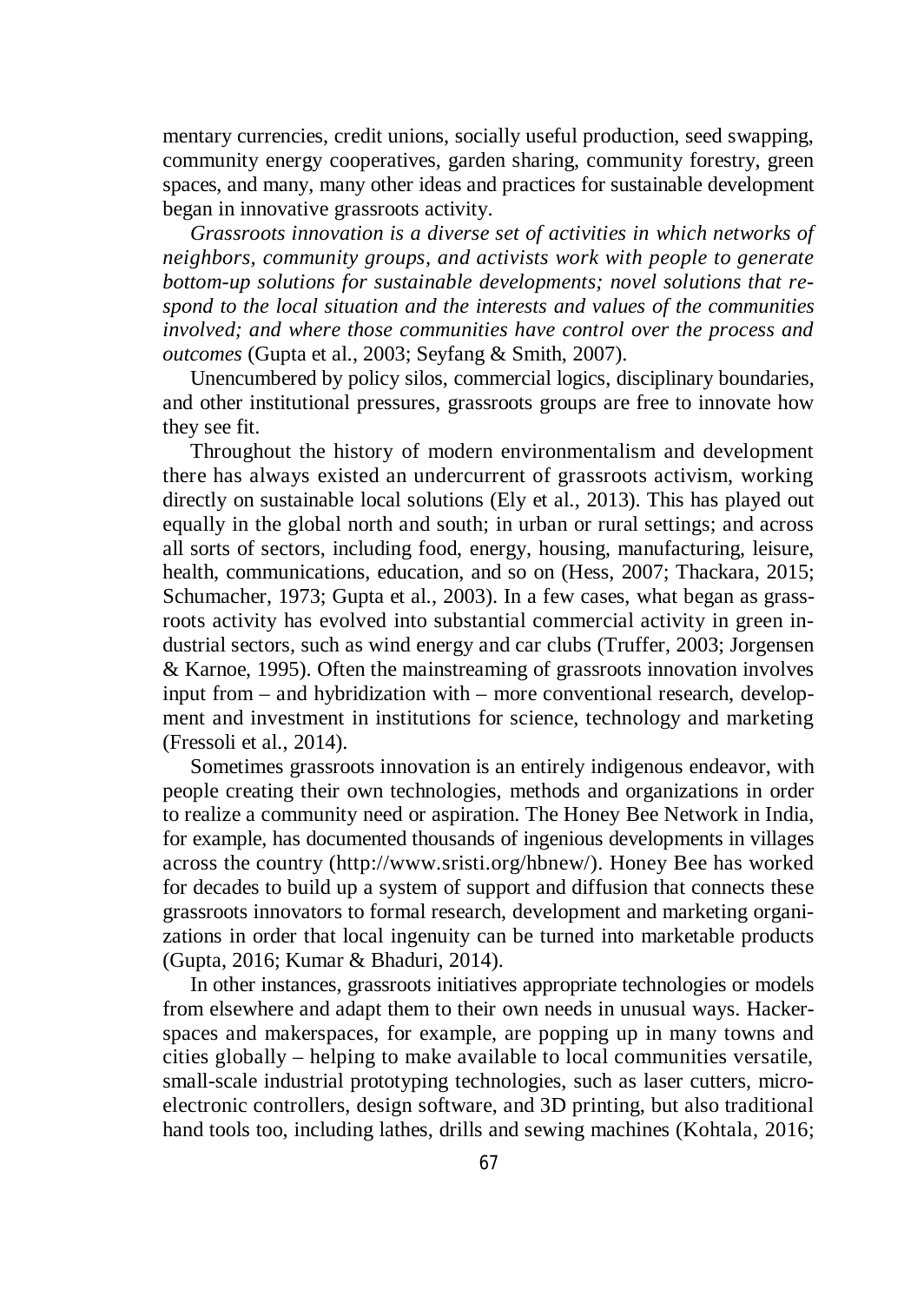Smith, 2017). Inspired by ideas from free software, open design and peer production, these community-based workshops enable neighbors to cultivate the skills of using these tools and appreciate the new working practices of peer production, and apply these tools and practices to their own projects (Hielscher & Smith, 2014). Many hackerspaces and makerspaces are networked with one another, and form part of a global phenomenon that shares designs, instructions and code over social media platforms. In this way collaborative projects can be pursued and replicated internationally.

In grassroots innovation, skills are developed through the practicalities of creating an initiative, as well as the innovation presenting new capabilities for communities to develop (Sen, 1999; Bell, 1979). Take a community microhydro project, for example, where a group wishes to convert the run of a river into clean electricity for the local community (and thereby opening up new possibilities for that community). The community group will have to constitute itself and attract members. They will have to learn about the technology options, and begin the demanding task of raising funds and securing permission to develop a suitable section of their local river. Throughout, they will need to reinforce commitment, maintain solidarity, and have the emotional stamina to keep going. This requires a continuous articulation of the plurality of reasons motivating different members, to support the project and its aims (Seyfang et al., 2013); but also the negotiation of sometimes painful compromises.

Without learning to talk planning language, convincing local planning officials to take seriously a group of "amateurs" can be tricky. Access and influence might be eased with an influential political figure intermediating for the micro-hydro group (with issues of class and elitism sometimes bubbling under the surface). When difficulties arise in national policy – such as the absence of any meaningful framework of support or commitment to community energy  $(Box 4)$  – then groups need to mobilize and lobby alongside other community energy groups in order to get the policy frameworks they need (Smith et al., 2015).

Obviously, the community energy group will also be operating in a local (and national) context whose circumstances and politics they must come to terms with. Challenging features of social life become apparent in very practical form: such as how rules of access to electricity markets are designed to favor large-scale suppliers (for instance, in the UK). Quite fundamental issues of power come to the fore, such as ownership of land and resources (when siting the micro-hydro plant), control of capital investment (when trying to get a loan), cultures of expertise (being taken seriously), and local and national political patronage. These are all issues material to the working (or not) of the technology – and factors influencing the realization of a working micro-hydro electricity project.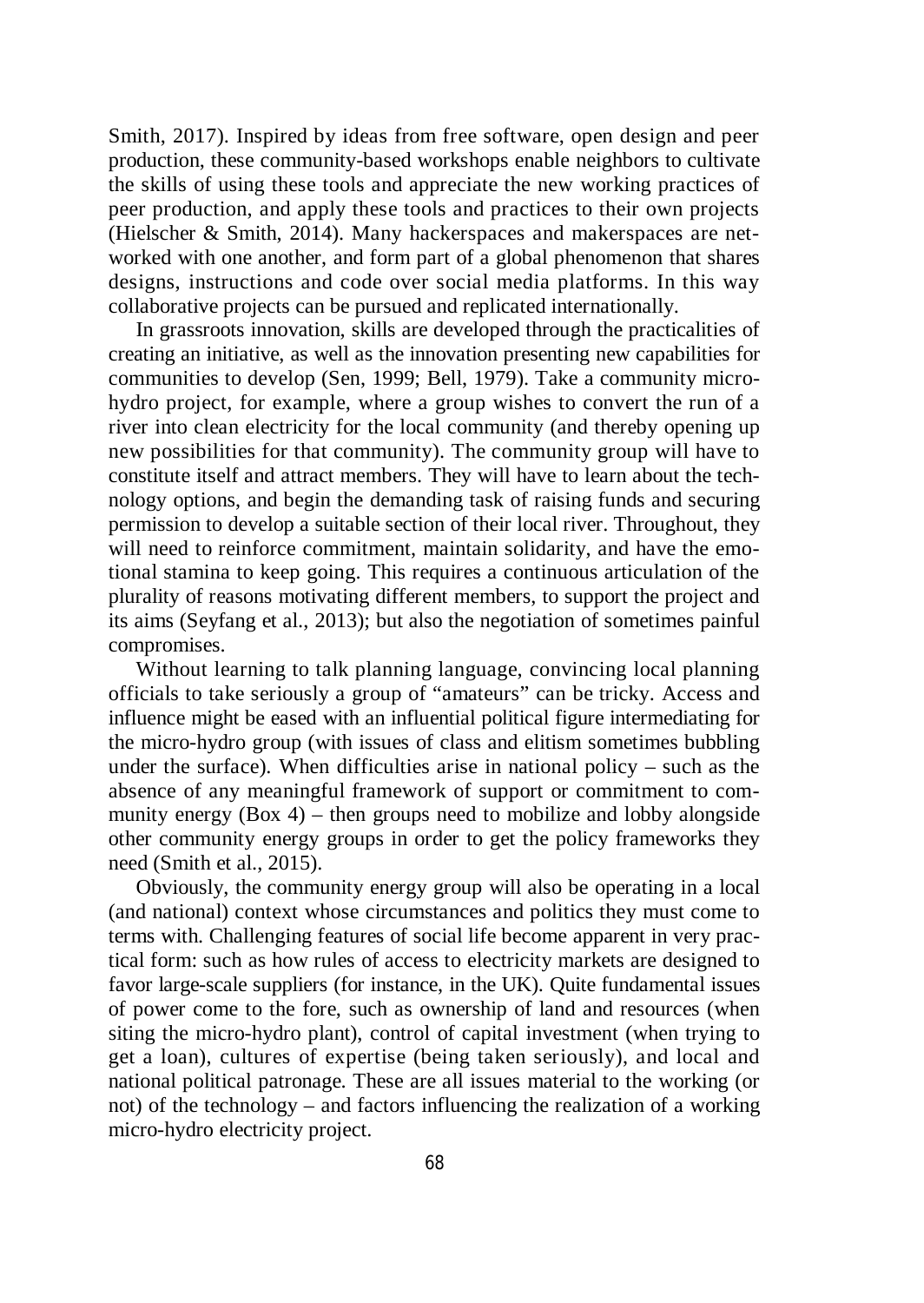In trying to do something differently  $-$  in innovative and unusual ways  $$ the exclusions (and hence politics) of incumbent technology systems become very apparent (Light, 2014). In making their projects happen despite challenges such as these, grassroots innovators not only create a working artefact or organization, but they also develop critical knowledge about the injustices imposed by incumbent technology systems (Miranda et al., 2011; Smith et al., 2015).

Individual citizens can only rarely cultivate all these capabilities. So, there is a division of labor in grassroots innovation. People bring different forms of expertise and experience into the collective endeavor (Middlemiss & Parrish, 2010). It can be technical knowledge built up through one's job or professional training, such as accounting and doing the books for the initiative, or some engineering knowledge. Or it can be the vital, expert knowledge of the social dynamics in the neighborhood, and using ones standing or contacts to bring people on board and earn legitimacy. And, of course, there are the negotiating skills and political acumen to deal with all the regulatory authorities and investors involved.

Grassroots innovation initiatives, networks and movements are not the only spaces where citizen capacity-building happens. But the centrality of material activity in grassroots innovation, and by implication awareness of (and motivation due to) the exclusions and problems of incumbent technology systems means prior capabilities are strengthened and attuned to the politics of innovation.

Frequently, grassroots activity (and its consequences) plays out way below the radar of formal institutions – especially those institutions committed to the promotion of innovation. But from time to time elites do take an interest in grassroots activity and seek to support or promote it through policy and strategic programs. Examples include interest in Appropriate Technology in the 1970s and 1980s, Local Agenda 21 in the 1990s, and Inclusive Innovation and Social Innovation more recently (OECD, 2015; World Bank, 2012). Often, however, this official interest goes little further than programs to package, scale-up and roll-out ingenious initiatives arising from grassroots activity. They present little more than an attempt to insert grassroots ideas and devices into existing systems and institutions for innovation: for example, turning initiatives into social enterprises or marketable artefacts. There is rarely any attempt to try to understand the broader origins, implications and possibilities of grassroots involvement in new, more democratic forms of innovation. Yet this is the most powerful and important feature of grassroots innovation: an insistent opening up of innovation agendas, institutions and practices.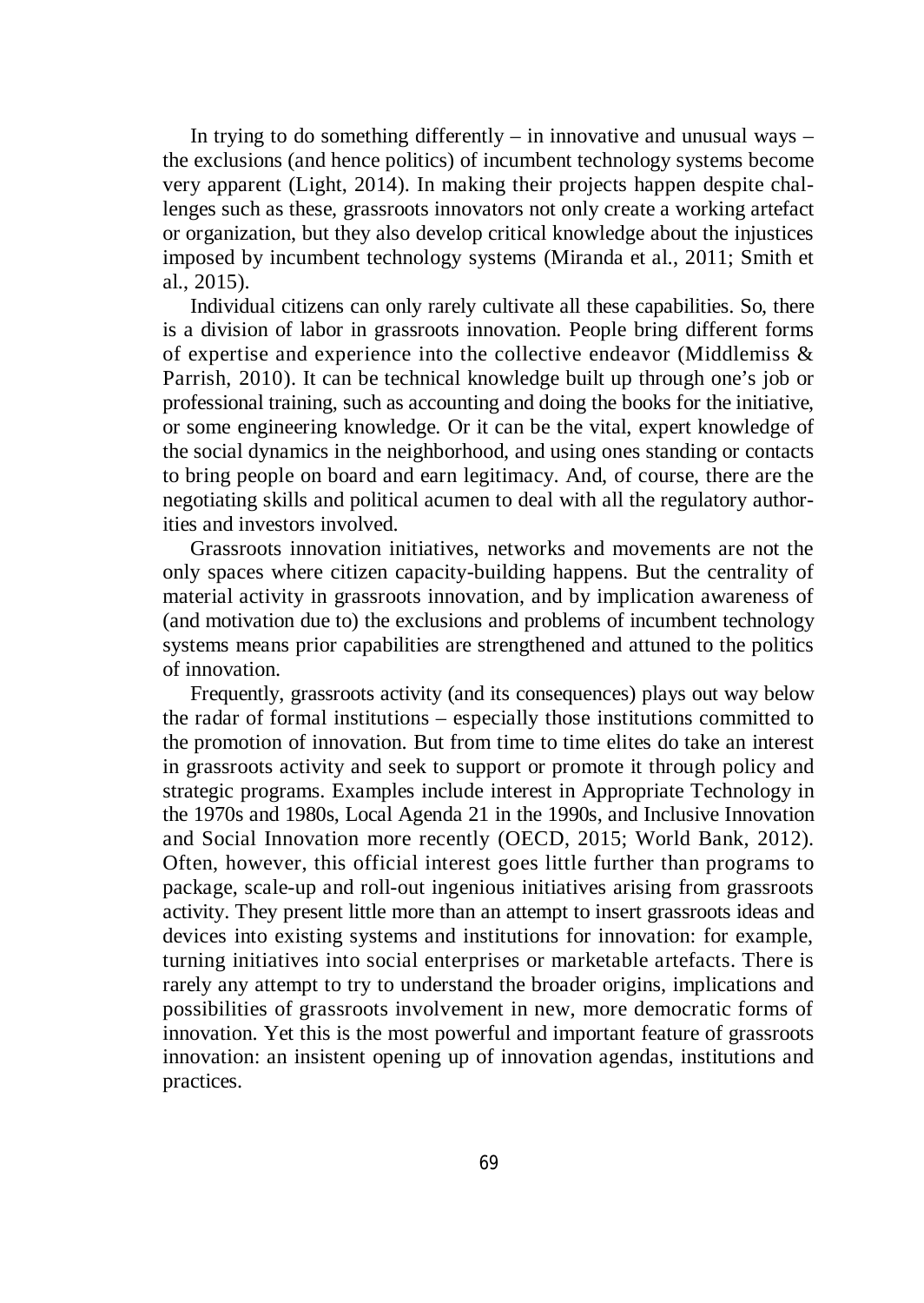# **3. Technology, Sociotechnical Developments and Democracy**

The philosopher of technology Andrew Feenberg writes that, "[t]echnology is power in many societies, a greater power in many domains than the political system itself" (Feenberg, 1999: 131). The design, development and control of technologies can be key in determining patterns of urban growth; or the kinds of energy systems powering societies; or the production and consumption of food; or forms and scales of manufacturing, and the kinds of labor available; the way we inhabit households; how we move about; and so on and so forth, with implications for how and where many of us work, live, shop and play. The move from steam-powered belts to electrically-powered motors in manufacturing, for example, enabled a re-organization of production and how we work with machines. The computerization of data-processing, machine-tools, offices, city planning (smart cities), communication, and other areas of life has radically altered the way these activities sit in our lives too. Consider the technologies you use in the course of your day, and the kinds of meaningful and routine activity they enable, and you will see the point we are making; and then imagine the forms of life those same technologies foreclose and even jeopardize – such as through contamination, congestion, surveillance, and the disciplining pace of your routines at work, if you are fortunate enough to have a job.

The pattern of these developments begs questions concerning their consequences for peoples' lives and the kinds of society embodied in our technologies. If, as Andrew Feenberg claims, the development of technologies constitutes societies in ways akin to legislation in the political system, then who writes the rules? We have to take care here to avoid slipping into technological determinism. The idea that technologies determine our lives in manifold ways is a powerful one (Winner, 1977): especially when technologies fail and reveal our dependency upon them; or simultaneously harm us socially whilst benefitting us individually. Technological determinism becomes apparent in the mundane devices and infrastructures for our lives when their generative design decisions and social choices have faded into the past. But it remains misleading to say these are *technological* determinations (Winner, 1992). What appear to be exclusively technological considerations turn out to be the result of all sorts of social and cultural factors, both in the design of the technology and in its subsequent daily use (Bijker, 1995). Technological determinations are as much socially constructed as they are materially experienced.

Critical technology scholars are concerned about the kinds of societal vision and user expectations that become material to the development of a technology: how expected roles are inscribed into the physical development of technology, and which social considerations are marginalized or neglected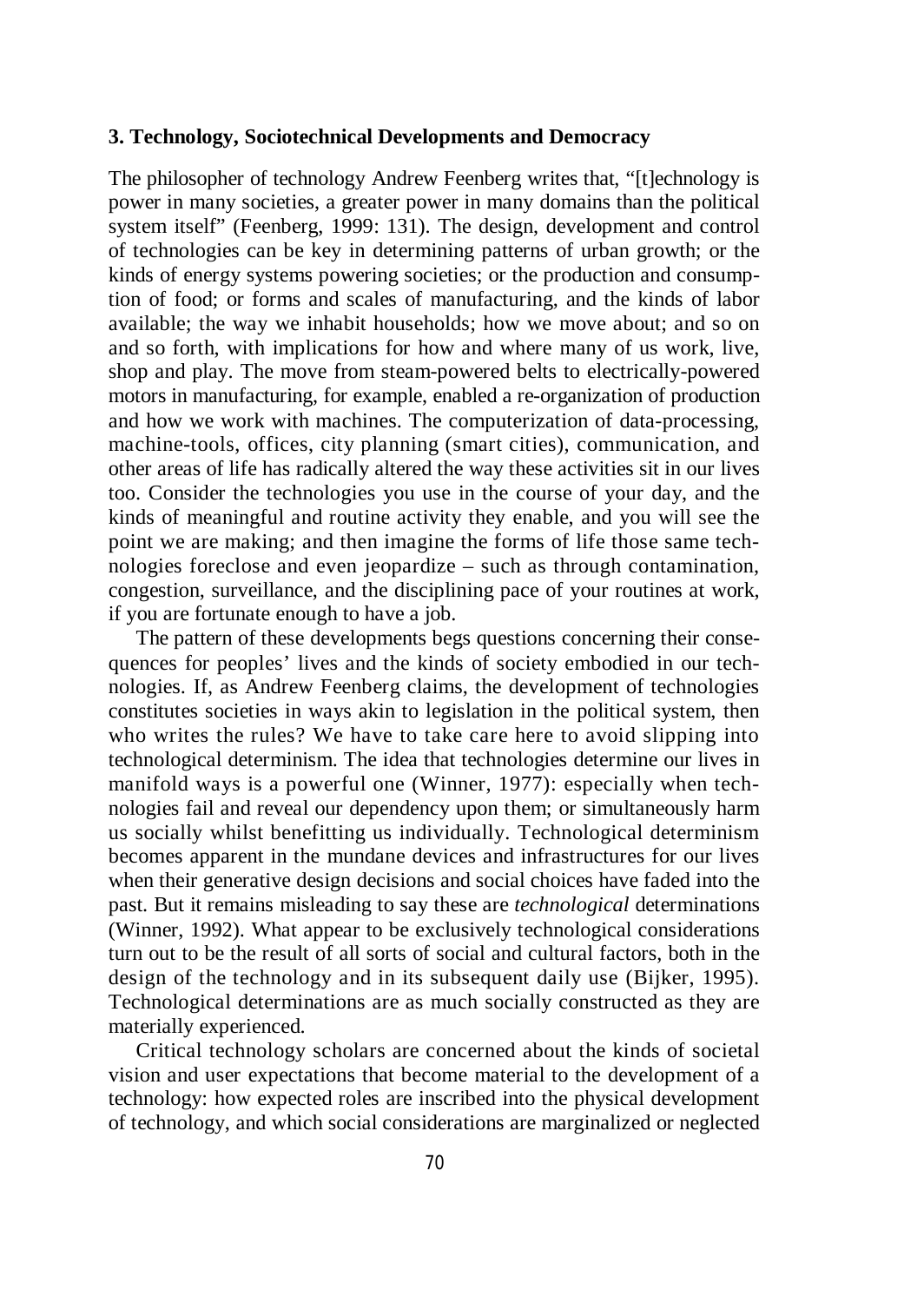in development decisions. For example, certain ways of using the technologies by given groups and for particular purposes are assumed by those involved in their development, such as engineers, designers and entrepreneurs, and feature in the way they are marketed (Akrich, 1992).

Even apparently mundane incremental innovations have politics. Disability rights groups had to campaign vigorously for years in order for pavements to be re-designed incrementally, so that junctions always have lowered sections, and feature tactile paving, so that their use could include wheelchair users and the visually impaired. Traffic engineers had hitherto neglected this social group in their assumptions and designs for pavements and roads. It seems like a technical matter, to lower some sections of pavement. But behind it lie ethical considerations over which social groups come to be represented in our material world (Feenberg, 1999: 141). Multiple interdependent social choices put technological materials to work; by researchers, designers, investors, safety regulators, engineers, marketers, and a host of other people, including early users of the technology, who may have adapted its use into new forms, and which subsequently feed back into the technology development.

The term *sociotechnical* has been introduced by researchers in an attempt to overcome artificial divisions between what is technologically determining our world and what is socially determining it (Teixeira, n.d.). In this way, the initial focus for an innovation need not be a technology, but could involve a novel process, service, or organizational change. The motives might be economic, social or some combination. Whatever the starting point, such focal activity soon becomes linked to complex networks of other social, cultural and technical factors (de Laet & Mol, 2000; Latour, 2005). Innovation involves a sociotechnical reconfiguring, and the search for new arrangements that perform better according to some agreed criteria. We began with technological innovation in this section (cf. social innovation) merely in order to emphasize just how social even hardware can be.

Institutions such as capital markets, professions, public research and so forth can exercise quite powerful selection pressures over the directions taken by innovations, and they can reinforce the rise and stability of particular sociotechnical configurations in societies, such that these configurations dominate over other possible configurations (Smith et al., 2005). A sociotechnical configuration can appear as an obdurate technological regime, such as fossil-fuelled electricity, or personalized automobility, precisely because it works within an institutionalized arrangement so dominant as to be taken for granted (Hommels, 2005). Such regimes actually sustain particular interests, worldviews, and everyday relations, many of which have built up with the technology (Geels, 2014). We illustrate this in Box 1 below.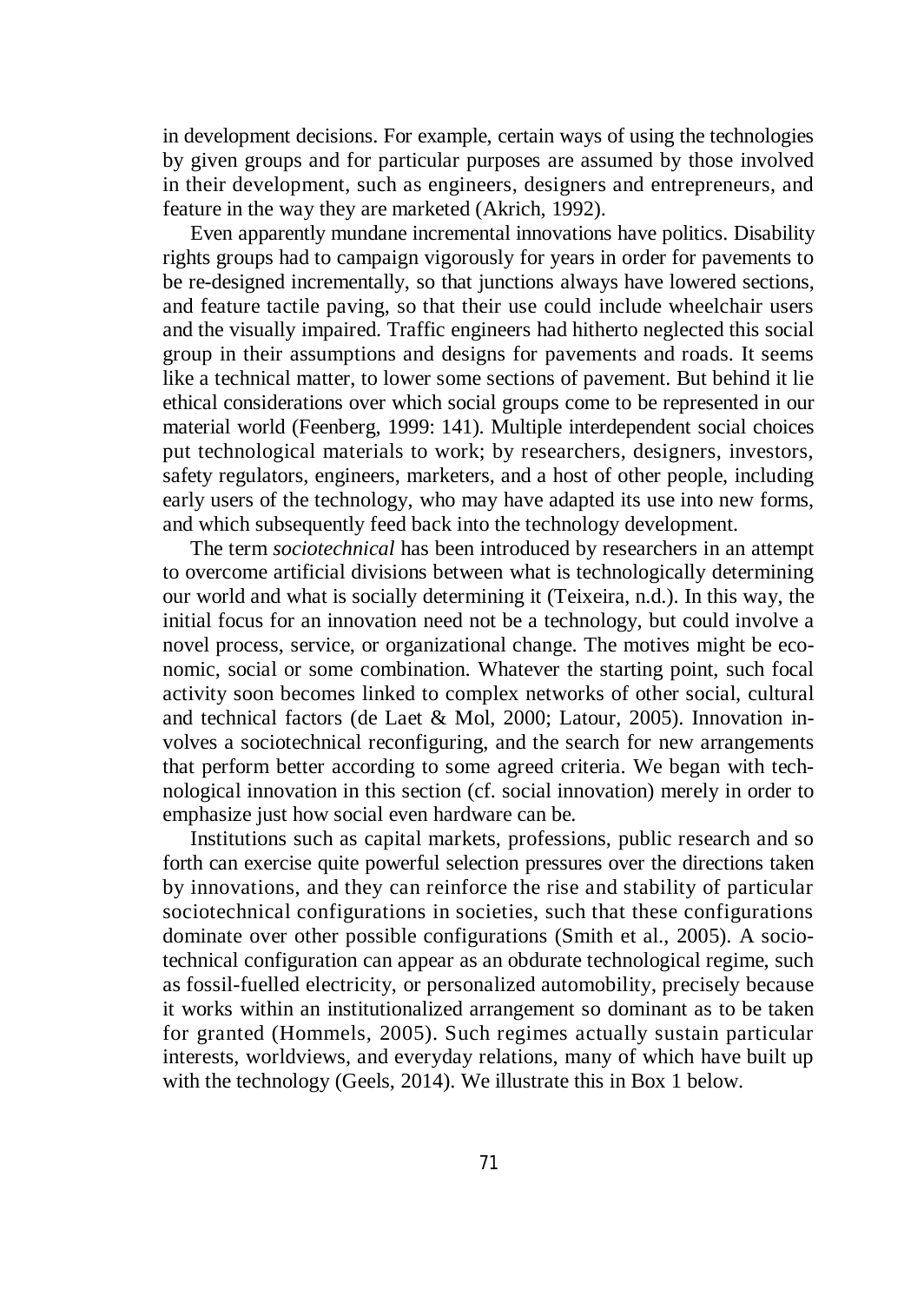#### **Box 1** Sociotechnical developments in wind energy

A physical feature in the design of wind turbines means the wind energy available for conversion to electricity increases with the square of the blade length (and thus roughly the height of the turbine). It is a physical relation that powerfully influences the size of wind turbines and where to site them: introducing bigger turbines onto windier sites results in a non-linear increase in electricity generated. Whilst a design trend for larger turbines makes sense in terms of delivering large quantities of electricity per turbine, such concentration is not necessarily or entirely socially desirable (Byrne et al., 2009; Abramsky, 2010). It creates an innovation dynamic that requires large-scale operators, with access to significant capital and engineering expertise, at high-wind sites, and connected to infrastructures capable of moving large flows of electricity. It disadvantages communities with little access to capital and overlooks more holistic solutions based on different sociotechnical configurations.

The backyard engineers and local cooperatives that pioneered wind energy were committed to a more decentralized and democratically owned vision for energy in society. Yes, they were seeking wind-powered electricity, but they were doing so within a broader framework for a low energy demand society – one that did not need giant turbines, and that saw efficiency and sufficiency in a different way (Abramsky, 2010; Jorgensen & Karnoe, 1995; Byrne et al., 2009). Only later did their activities win recognition and support from the state and business. Interests from the last two took advantage of the ability to increase swept areas (physically and metaphorically), and utterly transformed the innovations the activists were pursuing. The alternative technologists were seeking decentralized energy for an ecological society; business built a global green tech industry.

Getting the balance right between large-scale wind energy exploitation and smaller-scale arrangements involves all sorts of responsibility and commitment to different winners and losers, present and future, human and non-human. Running through an ostensibly physical equation is a host of social choices with political implications. We have contrasted a sociotechnical configuration for wind energy based around massive turbines in the hands of capital, with a sociotechnical configuration involving smaller turbines under community ownership. One could also imagine massive turbines under some form of socialized ownership, as innovations in the co-operative ownership of windfarms have gone some way towards; and we also see entrepreneurs marketing small turbines for private investment. At stake are different ideas for how wind energy should be used, and who has dominant and who exploited positions in relation to wind. These social relations are enacted differently in any given sociotechnical configuration. The differences are a matter of ethos as much as engineering; indeed, the two become inextricable (de Laet  $&$  Mol, 2000). But which of these configurations becomes more dominant depends upon institutional and cultural reinforcement.

An artefact, such as a wind turbine, comes about and works as much through social relations – that cultivate engineering knowledge, mobilize investment, imbue wind power meaning in modern societies, negotiate the siting of turbines, and so forth – as it works through the velocity of the wind, the angle of the blades, their swept area, the strength of the materials in the tower and foundations, electrical flows in the dynamo and their controlled distribution to grids and so on. It is possible to develop wind energy to sociotechnical configurations that reflect utility visions and/or community-oriented visions. Much depends upon which assumptions and visions become inscribed into the sociotechnical configuring process, and how roles are delegated to technologies and groups that put the overall sociotechnical configuration to work (Latour, 2005). There is always scope for contesting this configuring through an argument for other visions, groups, elements – that is to say scripts – to be included (Akrich, 1992). This is the basis for democratizing innovation. Innovation – sociotechnical configuring – is a political program.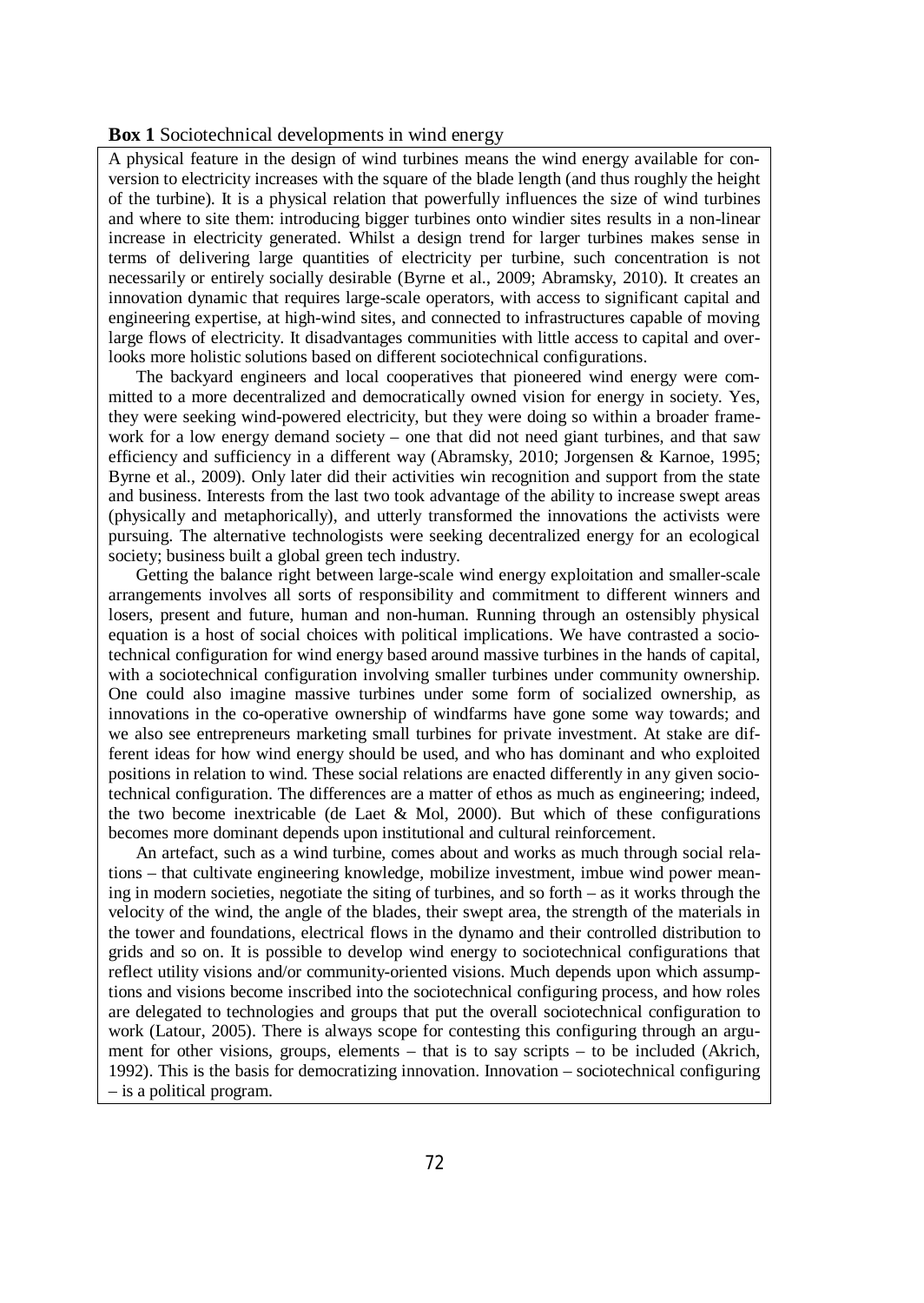The material features in technologies act in relation with a host of social and cultural factors. If we think of technological risk issues like pollution, then the distribution of these risks will also be influenced by choices in the design and development of the technology. Consider the agendas and investments for a "green tech" revolution (Scoones et al., 2015). There are questions about the social distribution of those revolutionary benefits (and risks), and who is able to invest (and seek returns) from, say, energy transformations. When hitherto neglected resources like daylight and wind attract strong economic value in green economies, then is it fair that those able to exploit this newfound resource are the owners of historically accumulated capital who have the means to invest in wind turbines (earned through practices environmentally destructive in the past)? Or is it fair that wealthier home-owners can benefit from solar installation grants, where tenants cannot? Should societies develop sociotechnical arrangements under the control of all those neighbors over whom the same sun shines and wind blows (see Box 1)? These are critically important questions for the social justice dimensions of sustainable developments (Abramsky, 2010; Newell & Mulvaney, 2012).

The global consultation process of the World Commission on Environment and Development in the mid-1980s brought together some of these social and political – as well as technological – issues at stake in sustainable developments (World Commission on Environment and Development, 1987). Reporting in 1987, it was this process that came up with the widely cited definition of Sustainable Development that forms the basis for the Sustainable Development Goals of today: "Sustainable development is development that meets the needs of the present without compromising the ability of future generations to meet their own needs. It contains within it two key concepts: The concept of 'needs,' in particularly the essential needs of the world's poor, to which overriding priority should be given; the idea of limitations imposed by the state of technology and social organization on the environment's ability to meet present and future needs" (World Commission on Environment and Development (WCED), 1987: 43).

There is much to debate in this definition. What are essential needs? What is meant by environmental limitations? What is a state of technology and social organization? What kinds of developments, and for whom, and why? Who gets to decide these things? Here, an additional crucial feature of the WCED formula comes to the fore, concerning not just the *outcomes* of sustainable developments, but the *processes* by which they are realized.

Sadly neglected in subsequent policy debate (but still just about present in the Sustainable Development Goals), the WCED consistently emphasized the importance of "effective citizen participation" and "greater democracy." This highlights that the political and technological changes envisaged in this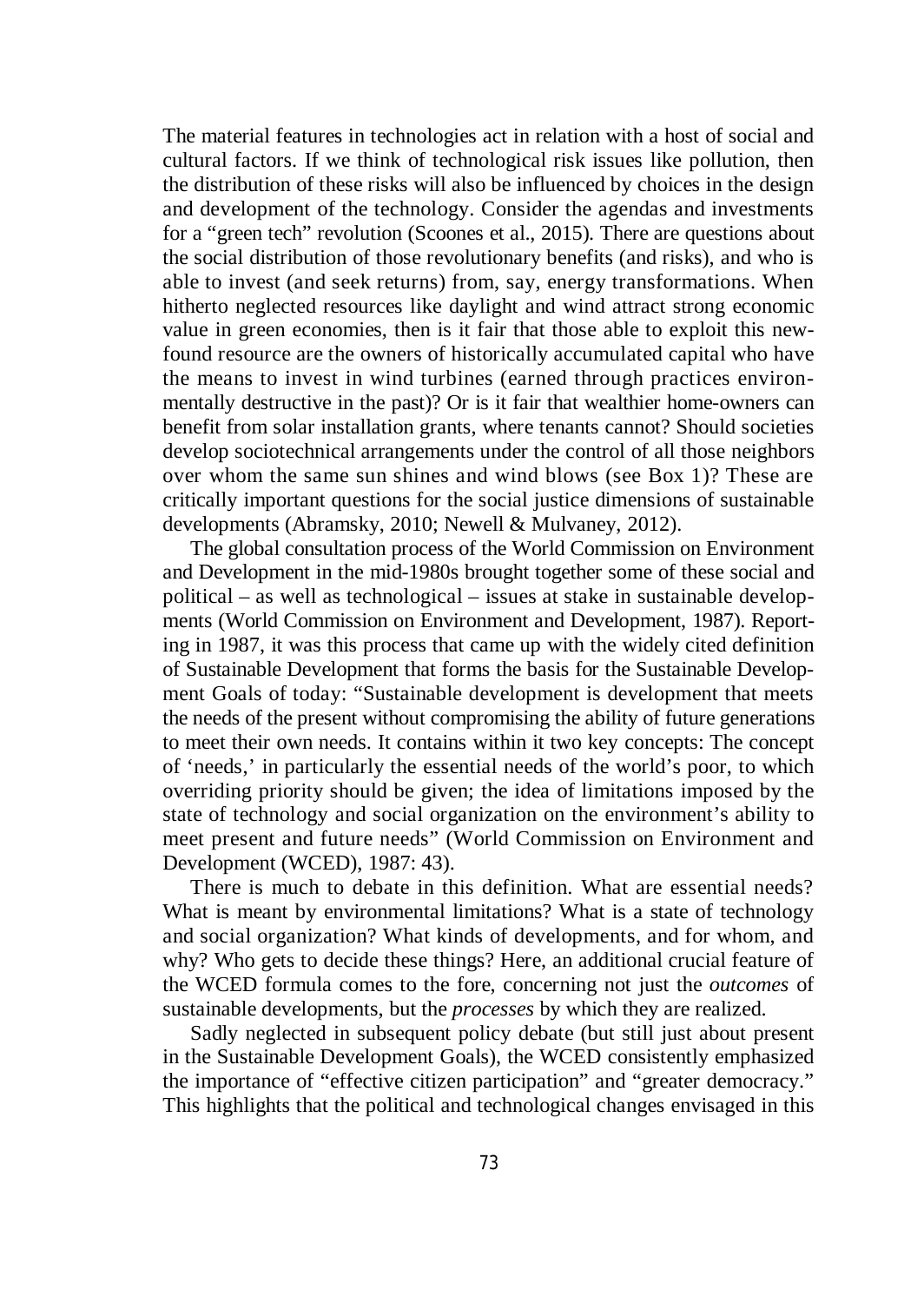approach as necessary to achieve greater sustainability chime closely with what is described in this paper as innovation democracy (Wakeford, 2004).

Either way, innovation is central to the kinds of transformation in technology and social organization required for sustainable development. In this, any application of principles of sustainability in innovation has to grapple with questions of the driving purposes and the particular ways in which values of human wellbeing, social justice and environmental integrity are conceived and addressed (Agyeman, 2013; Jacobs, 1999). In short, the issues are not so much about the overall pace of innovation as with the details of its direction.

Looked at in this way (as dynamic and socially constructed), calls for sustainable development are as much about raising critical questions as about insisting on supposedly definitive answers. In other words, it is one of the most valuable features of sustainable development, that it is intrinsically normative and inherently contestable in nature (Jacobs, 1999). It is a matter for principled deliberation and democratic action to figure out how to construct development pathways that best express the driving imperatives of sustainability.

The key issue here, from a democratic point of view, then, is to interrogate the conditions that "create a separation of technology and sociality that makes us feel determined by a technology as if it were an 'outside' factor" (Jordan, 2015: 46). Democracy is crucial in this, because it brings the social back into technology (Sclove, 1995). A concern for democracy helps subject the social choices involved in technical developments to more effective public deliberation.

The trouble is that democracy is a slippery term. It can mean many contradictory things and is often used quite lazily or cynically. Yet the associated ideas (and practices) themselves are too important to be abandoned – no less for technology than in other areas of social life. In order to have practical progressive meaning, democracy must also be viewed as a process rather than any endpoint. Involving all the many weird and wonderful ways in which power works in society, democratic struggle is about kinds of social relations more than categories of outcome.

So, putting our emphasis as a matter of principle on the interests of the most marginalized groups, we would define democracy in a broad sense – as "access by the least powerful to the capacities for challenging power" (Andy Stirling, 2014b). To put this more specifically in terms of innovation politics, this means: access by the least powerful people and communities to the capacities for challenging the directions of the innovations that affect them.

In these terms, democracy includes but goes well beyond formal notions of representative democracy – or even any single model of direct democracy (Shapiro & Hacker-Cordon, 1999). Being organized or convened in many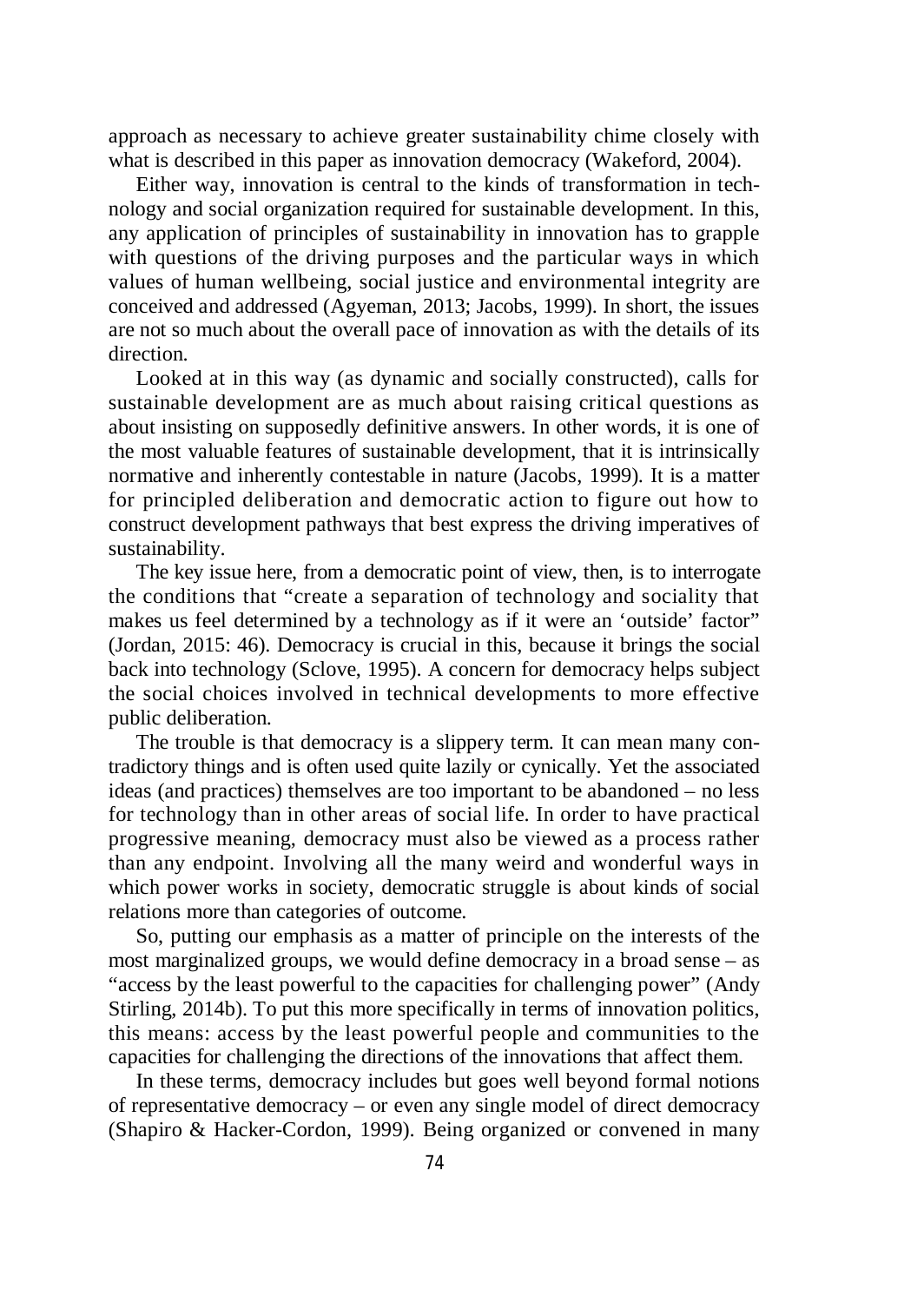different cross-cutting ways, this notion of democracy is starkly at odds with the ideas based on special events (like elections) (Arblaster, 2002; Bohmann & Rehg, 1997). It is likewise challenging to ideas that innovation is just about end products (better technology) rather than including the quality of the processes involved and their consequences (Veak, 2006; Marres, 2005).

Two quite distinct meeting points thereby open up between democracy and innovation (including grassroots innovation). The first concerns how innovations might contribute towards enhancing processes of democracy in the above senses. The second concerns the nature and degrees of democracy that are actually realized within the processes of innovation. Rather than being a static endpoint, our analysis points instead to the compelling need for democratic innovation to be seen as an ongoing process – about innovation of all ongoing kinds that serve to improve in any way, access by the least powerful people, to the capacities for challenging power. In the next section we seek evidence for the ways and degrees in which these qualities might be met by grassroots innovation. In short: how is grassroots innovation helping to improve democratic capabilities in society, and especially in how it generates and engages with innovation democracy?

# **4. Grassroots Contributions to Innovation Democracy**

So far, we have introduced grassroots innovation and painted a picture of innovation not just as a technical matter, but as deeply value-laden; and not just about technology, but sociotechnical configurations (that include many social dimensions). In this view, it is possible to identify four related ways in which grassroots innovation can contribute to innovation democracy:

1. Processes of grassroots innovation can help in their own right to cultivate the more democratic practice of innovation more generally.

2. Grassroots innovations that result from these processes can support citizens and activities in ways that can contribute to practice of democracy.

3. Grassroots innovations can create particular empowering sociotechnical configurations that might otherwise be suppressed by interests around more mainstream innovation systems.

4. Grassroots innovations can help nurture general levels of social diversity, that are important for the health of democracy in its widest political senses.

These contributions are interlinked. None are guaranteed. Realizing their potential depends upon the social conditions in which grassroots innovation arises. We will now discuss each of these issues in turn.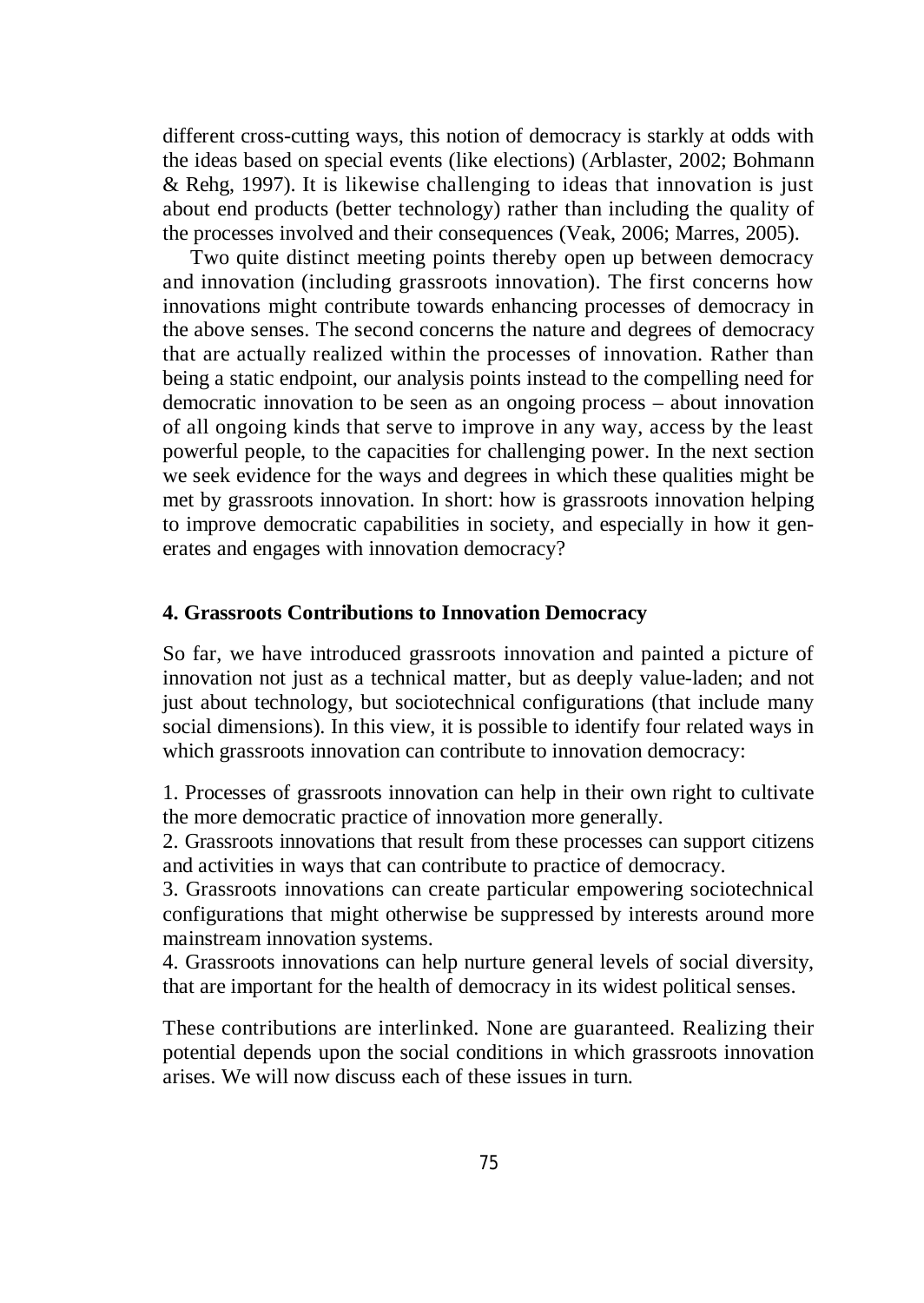# **4.1 Cultivating democratic innovation practices**

On the face of it, there need be nothing inherently democratic about the internal workings of grassroots innovations. Usually grassroots initiatives involve a voluntary group of people creating solutions to local development issues as they see them, and with little thought for seeking permission or consent from society more widely. Nevertheless, in seeking to get their project off the drawing board, grassroots initiatives need to cultivate support and legitimacy locally; and if they wish to endure and be influential, then the grassroots initiative will need to draw into their negotiations wider interests and commitments (Smith et al., 2013; Hess, 2007).

Precisely because grassroots innovators hold an explicitly value-based, voluntary, and socially-oriented approach to their collective problems, so grassroots innovators have to be even more adept at negotiating than do conventional innovators. Grassroots innovators must go well beyond the authority of appeals to market-share and investor profits that tend to dominate in the institutionalized routines of mainstream innovation processes, to also articulate a wider variety of knowledges, forms of authority, and other social and material resources. Even where grassroots innovations involve clear financial and economic motivations, as with community energy projects like the micro-hydro example above, the groups involved are nonetheless trying to realize this in a way that does not contradict other values, such as for environmental integrity or social inclusion (Seyfang et al., 2014).

So, whilst grassroots initiatives might be just as susceptible to social, economic and cultural constraints as the wider societies in which they operate, it is often precisely these constraining social structures that grassroots actions aim to counter with their innovative efforts. They tend to aim to bring otherwise-marginalized issues and groups into innovation processes. They tend to work on a different – much broader – set of inclusions (e.g. issues, groups, values, visions, criteria) than is the case in conventional innovation management practice.

However, countering structural power is not easy (Smith et al., 2016; Stirling, 2014). Inclusive agency has to be worked at (Smith & Light, 2016; Johnson & Hall, 2014). To the extent that grassroots innovation processes attempt this, then they offer up a rich variety of practices and methods relevant for making innovation more democratic (Jamison, 2003). Conversely, to the extent that any grassroots innovation only struggles – or ultimately fails – to be democratic in the senses we use here, then it may also provide valuable lessons and useful food for thought in onward efforts. Box 2 provides an example of some democratic practices that were cultivated when workers tried to shape more actively the introduction of computer-controlled technology into their workplaces in the 1970s.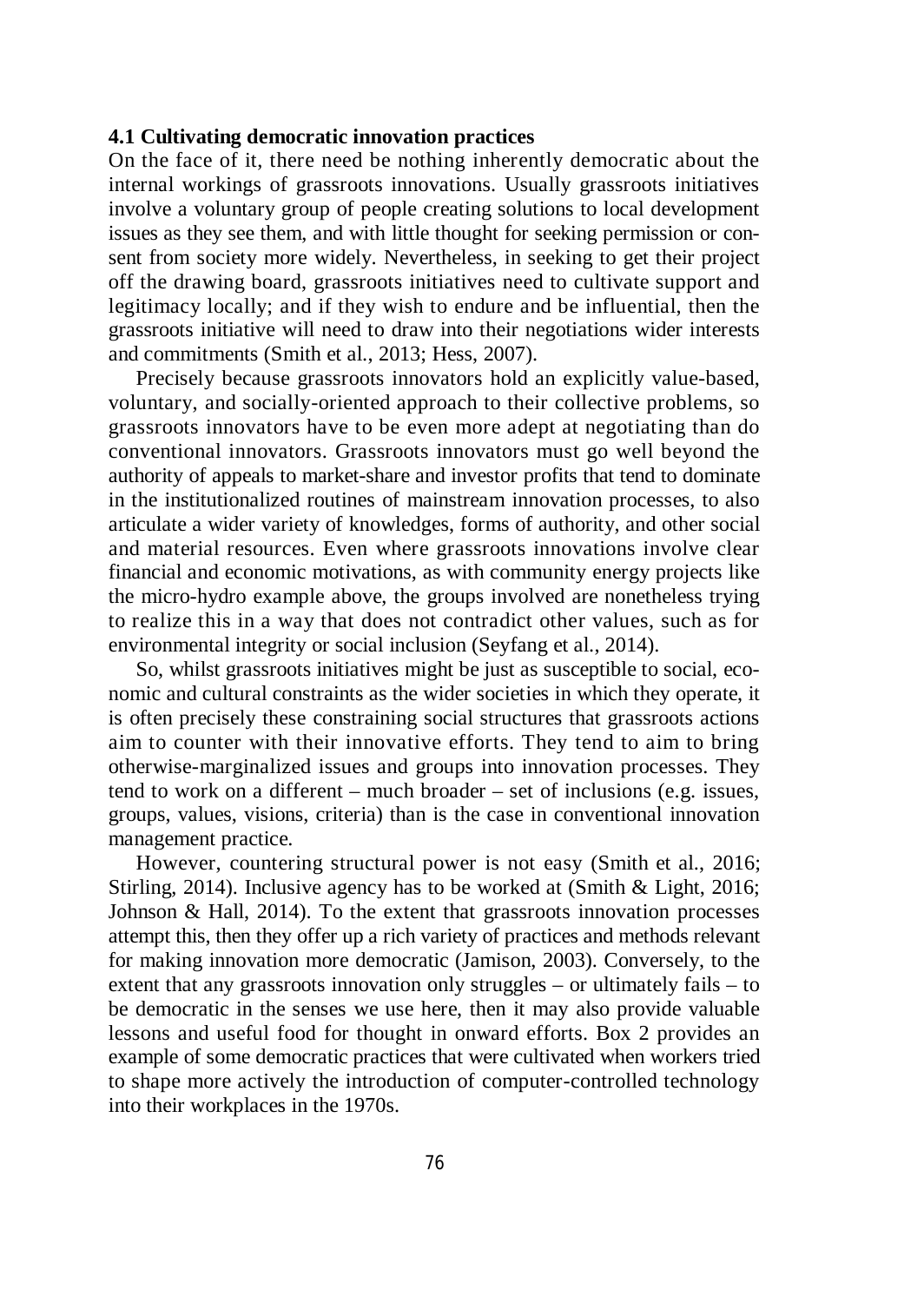#### **Box 2:** The movement for socially useful production

Manufacturing workers in the UK in the 1970s, as elsewhere, were facing a bleak future. A combination of international competition, new technologies, and the movement of capital into services were threatening jobs and communities. A remarkable grassroots response from workers began at Lucas Aerospace in 1976, rapidly moved to other companies, and developed into a movement for socially useful production (Smith, 2013). Workers developed alternative industrial strategies for their companies, and proposed that rather than redundancy, the owners and government commit to socially useful production. Workers presented analyses and prototypes for socially useful products based on their skills, experience, and technologies available (Wainwright & Elliott, 1982). Their suggestions included hybrid electric engines for cars, devices for the disabled, heat pumps, wind turbines, and many other products that businesses are trying to develop forty years later.

There are many aspects to this history, but interesting here is worker commitment to democratizing the introduction of new technologies (Cooley, 1987). These skilled operators were very aware of developments in computer-aided design and computer-numerically-controlled machine tools. In the hands of capital these technologies threatened to displace worker skills through automation. However, rather than resisting computer technology, workers at Lucas wanted a say in how it should be developed and introduced. They sought humancentered production technologies in which computing power enhanced work rather than displaced it. They set about researching and designing computer-assisted tools that served to heighten operator skill and made workers more valuable to the company rather than redundant. At heart, these workers wanted to democratize the design, development and use of industrial technology. In so doing, they provided a practical counter to vision compared to the automated, workerless factory purveyed by management consultancies at the time.

The Lucas workers' aspiration was shared internationally, and particularly inspired the most advanced work in this area amongst researchers and workers in Scandinavia (Kraft & Bansler, 1994; Ehn, 1988; Rasmussen, 2007). There, a Collective Resource Approach to computer technologies pioneered practices in participatory design. Study groups were created. Action-research in the workplace was undertaken. Activities for appraising and articulating different values were established. Mock-ups of new technological arrangements were built. Design specifications and prototypes were developed collectively and iteratively modified through consultation cycles.

The industrial democracy sought by workers ultimately proved elusive. Nevertheless, the case for skilled operator input and overrides in computer-numerically-controlled machinery was made, and the role for user-centered design and development was persuasive. The techniques and practices for participatory design, intended as democratizing activity, have been selectively co-opted and adapted for the purposes of user-centered product designs (Asaro, 2014). Nevertheless, in seeking to democratize developments in manufacturing technologies, these workers cultivated techniques whose use under appropriate conditions has continuing relevance for innovation democracy today (Smith, 2014).

Grassroots initiatives are informed as much by ideas in community development, collective action, participatory design, action research, direct democracy, and voluntary organization as by the "good practices" of innovation management in the conventional sense. In striving to work to different agendas, with different groups, and with different practices, grassroots innovation movements offer up a variety of practices that can be informative and potentially helpful to innovation democracy more generally (Smith et al., 2016).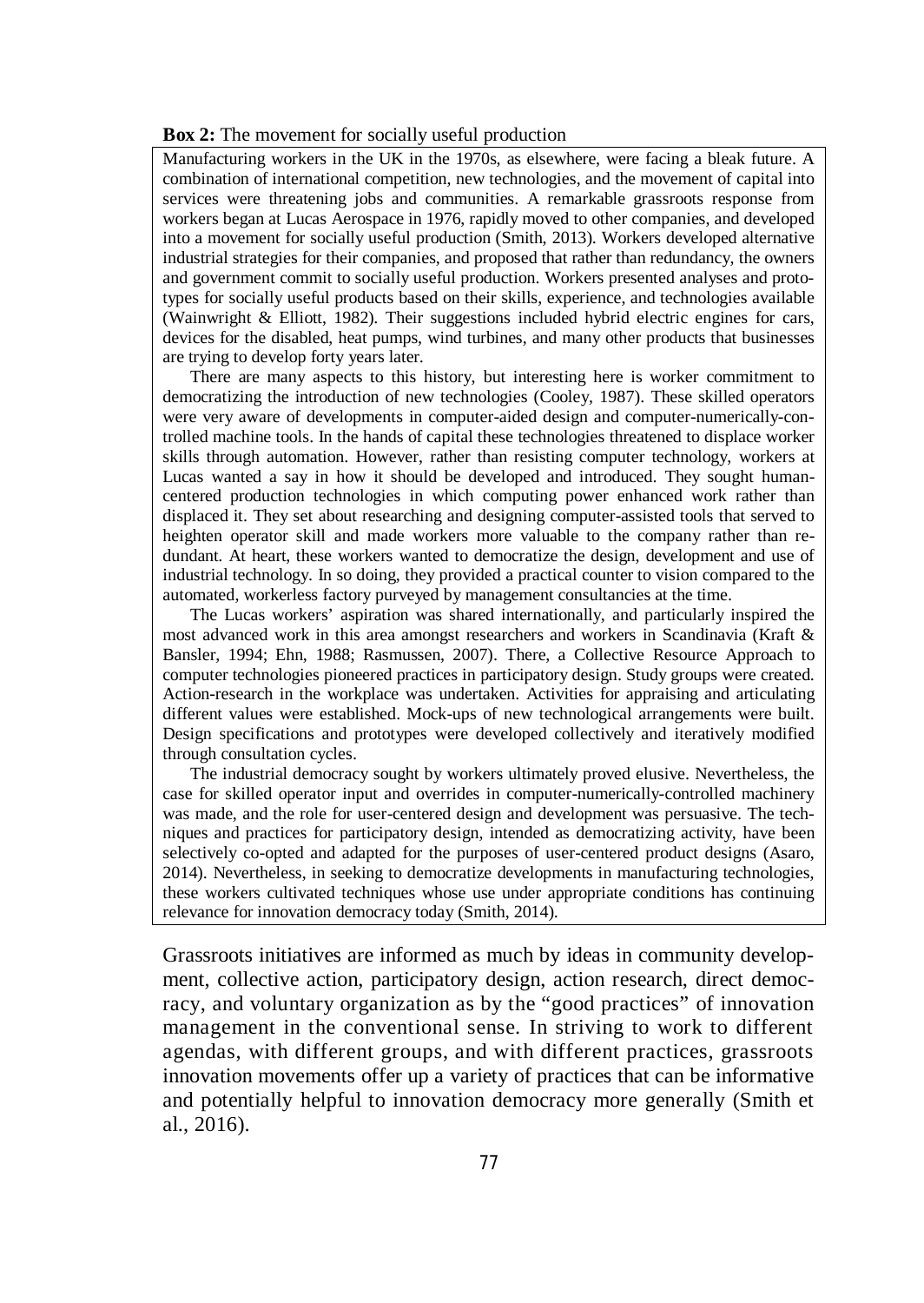# **4.2 Supporting wider activities in innovation citizenship**

Innovation citizenship refers to a situation in which people have the right to be involved in deliberations over the directions of innovation, and they have the opportunities and capacities to inform the issues at stake. Grassroots innovations provide instances and materials that can be drawn upon by others interested in deliberative democracy for innovation (Wakeford, 2001). Material deliberations move interaction beyond the spoken word and persuasive arguments, and permit people to experience the affective possibilities of situated objects and activity (Davies et al., 2012; Marres, n.d.). Such practical encounters can open up participation to people who may be less articulate in discursive terms, or less attracted by talk and debate, but who nevertheless have vital contributions to make (Ratto & Boler, 2014; Cooley, 1987). Crucially then, grassroots innovations provide concrete things around which to enliven such material deliberations over claims, aspirations and expressions of the values and visions at stake.

Neighbors can, for example, visit the community allotment, and see, feel and try their hand at participation in a local produce initiative. Or they might visit the hackerspace in their town on one of their open days, and similarly experience in a very engaged and practical way some of the possibilities of inclusive design and decentralized manufacturing. Presence at (and participation in) material activity can also facilitate different kinds of talk and expression towards the underlying values and visions (Marres, n.d.). People disinclined to (or perhaps less adept at) debating verbally can find different embodied forms for skillful expression. Such material encounters thus enhance the quality of engagement in the politics of innovation.

None of this necessarily means citizens actually need to become committed members of a grassroots initiative (or start their own), in order to experience these benefits to some extent. Of course, some citizens may do so – and become self- or local-providers. But even the mere existence of opportunities for less intensive engagements with this kind of material deliberation can open up crucial forms of access to new kinds of capacity (in the sense referred to in our definition of democracy).

For instance, simply being in contact with a space of material deliberation in the form of a local food initiative or makerspace can help build greater familiarity and knowledge of the deeper and more abstract concepts and possibilities for local food sovereignty or decentralized peer-to-peer manufacturing. People can touch, see, hear and try out these concepts in embodied – more accessible – form. So, grassroots innovation provides a forum for deliberating over ideas and forming views about them (Smith, 2014). In addition to expressing positions and possibilities differently, these material deliberations can also engage people who might not be so included in invitations to more purely discursive events (see Box 3).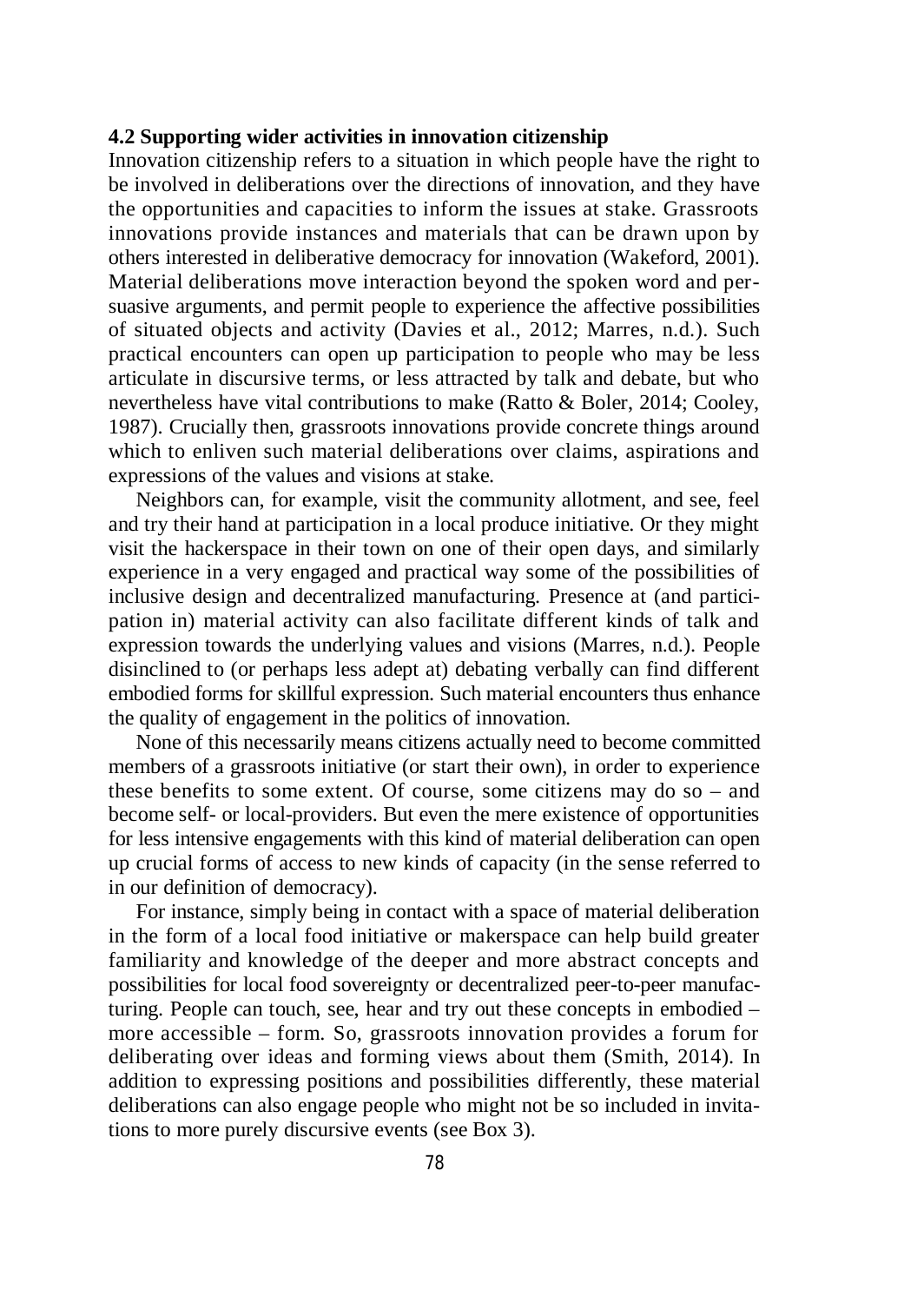#### **Box 3:** Seedy Sunday

Seed swapping has always existed; practiced globally, and often informally. Growers, perhaps whose farms, allotments, land, or gardens neighbor one another, or who know one another, share seeds saved from their crops. Seed swapping is part of the conviviality and culture of food. However, such activity becomes cast with political significance in light of developments and debate in industrial food systems. A few firms dominate seed markets; and their commercial decisions shape seed availability and diversity. Genetically modified seed, with its logic of intellectual property and design for pesticide and herbicide tolerance, has exacerbated concerns about ownership, control and the loss of diversity in food systems. Reforms proposed recently by the European Commission to tighten seed regulation would have outlawed seed swapping. Popular events that promote seed swapping and attract people into this everyday activity become a form of resistance. Indeed, seed swaps across Europe became one source of pressure organized successfully against European regulatory proposals.

Seedy Sunday in Brighton was one of those events that helped mobilize local citizens to join the international campaign to protect the right to swap. Yet Seedy Sunday is not a political campaigning organization, nor were the regulations the motive or intent for the initiative. Rather, on the first Sunday of every February in Brighton, volunteers host one of the largest and longest running seed swapping events in the UK. The first event was held in 2002, and inspired by a similar event in Vancouver. As one of the founders, Andrea Goring, wrote for the program in Brighton, "The [Canadian] event was about promoting and protecting biodiversity and one of the amazing things was the social diversity, as people of different ages and class excitedly discussed what they had found or had to swap. As a result that year we only needed to buy two packets of seed for an abundant allotment full of diverse and delicious crops. In fact the day was so inspiring we decided to import the idea to England" (Seedy Sunday 2003 leaflet). The motivations for Seedy Sunday, then as now, were multiple: Promoting biodiversity by increasing it in the garden and on into the local food chain; Saving heritage crops from extinction; Connecting with local community food projects and allotments; Increasing local food security by involving more people in growing their own food; Take control of food production from the hands of the few in agribusiness and into the hands of the many.

This founding ethos, blending community, biodiversity, education, support, fun and activism has remained in Seedy Sunday as it has grown and developed. Everyone at Seedy Sunday is welcome to bring saved seeds to swap. There are workshops for people to learn how to save and store seeds from trickier plants too. Always there is lots of interest in local varieties and seeds with stories. Each Seedy Sunday event includes a program of speakers discussing topics consistent with the aims of the event. And there are stalls for organizations working on food, growing and environment issues to present their work and meet attendees.

As such, Seedy Sunday events attempt to welcome people into the wider issues through seed swapping. The events cater not just to the experienced gardener, but to the novice also. Attendance at Seedy Sunday has grown from around 300–400 at the first event, to over 2,500 now. BBC Radio 4's Gardeners' Question Time has broadcast from there to over a million listeners. Other events have spread independently around the UK, with some groups coming to Brighton to learn from them how to do it.

Social media helps spread the idea and lift swapping to a new plane. People can post information and films about their seed stories, map the details of their cultivation, and at the same time facilitate swaps at a larger-scale, and validate or rate the swappers. Even the open practices of peerto-peer production that pioneered free and open software are penetrating the world of seeds, with digital platforms helping innovations in open source seeds. Social media combines with physical gatherings to great effect; connecting hand-by-hand local tacit knowledge with a scale of activity that questions industrial trends towards concentration, enclosure and exclusion. The significance of initiatives like Seedy Sunday for innovation democracy should not be underestimated. Whilst many volunteers may balk at the idea of overturning industrial food systems, they are part of a sustainable food movement that opens up such systems to scrutiny.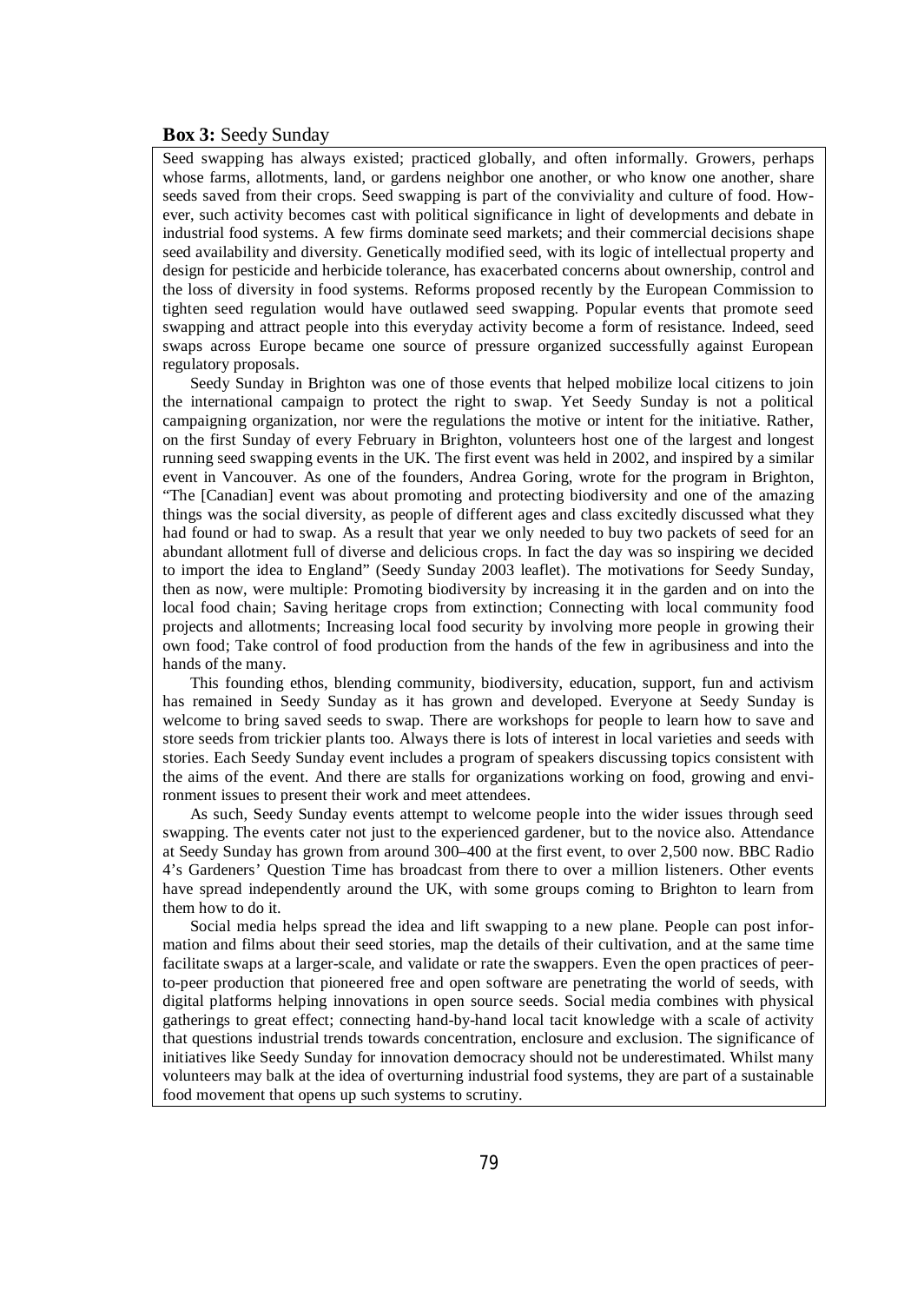Of course, citizens may also leave an encounter with grassroots innovation, in a state of some bemusement by what "idealists" are getting up to  $$ pursuing their utopian dreams. But they will nonetheless perhaps leave with some of their taken-for-granted assumptions unsettled (Ratto & Boler, 2014). And citizens may also leave with a sense that the forms of economic and social development that these grassroots innovators are struggling to express does have greater legitimacy or potential than they might have thought before, and reflect a little more on some of the hitherto unquestioned assumptions and values that are so strongly embodied in more dominant sociotechnical configurations.

It is in these kinds of ways that grassroots innovation can contribute very concretely to the democratization of innovation – by creating sociotechnical configurations that permit the exploration and experience of democratic social values and visions, and in so doing opening spaces for deliberation (Chilvers & Kearnes, 2016). And it is these ways that the open and "uninvited" nature of grassroots innovation (where people simply engage directly of their own will), contrasts quite significantly (and is complementary) with more formally structured "invited" forms of discursive public engagement in science and technology (see below) (Wynne, 2007).

Grassroots innovations are neither formally constituted by innovation institutions nor are they linked into decision-making processes of conventional innovation policy. Yet they provide important sources of difference and contrast. They stimulate new forms of experience and discussion of innovation issues. They help cultivate an innovation citizenship with the skills, knowledge, organization and tools for debate and action on public matters of innovation in society.

**4.3 Creating sociotechnical configurations that would not otherwise exist** In building alternative sociotechnical configurations, grassroots innovators are often bringing different values, visions and priorities into the process. In many respects grassroots innovators are unencumbered by the demands of investors, policy silos, institutional logics or disciplinary boundaries that pervade conventional innovation settings. The grassroots is at greater liberty to explore different values and visions. These can be neglected or marginalized concerns, (such as seeking more creative or meaningful work), or environmentally sustainable practices (like organic food production), or more localized production and consumption (like a makerspace) – each also involving distinct forms of wider solidarity with distant providers and communities. It is these values and visions that can motivate an innovative initiative.

We can think of examples like car clubs, small-scale renewable energy technologies, agro-ecology, green housing practices, open source software, fair trade and so on – all of which emerged from grassroots settings and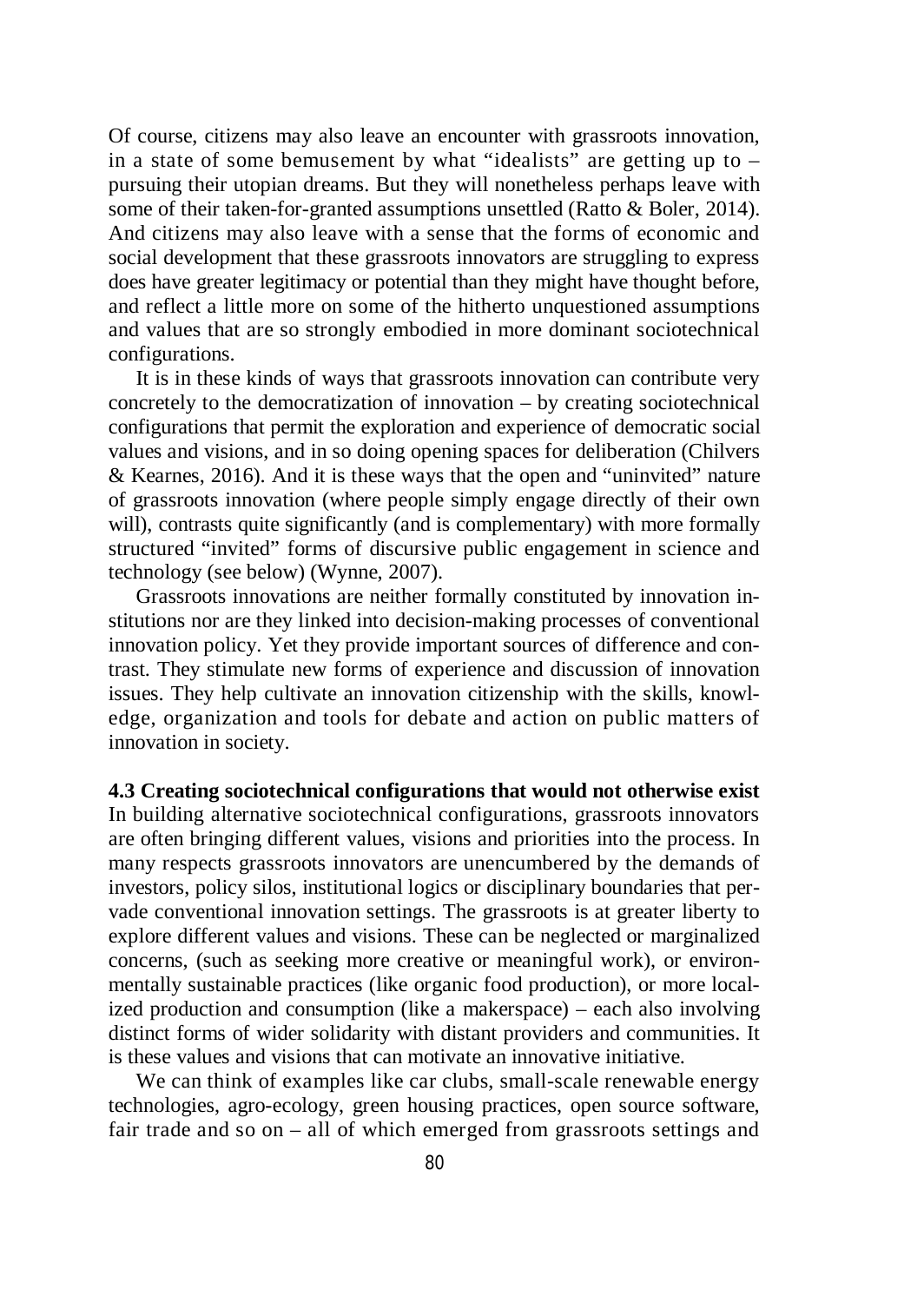communities of users whose priorities, values and vision were different to mainstream industries and innovators. In this sense, grassroots innovation creates socio-technical configurations that would otherwise have been suppressed by existing patterns and concentrations of power (Smith, 2007).

Of course, entrepreneurs and firms have been adept in some cases at tapping into – or even partly appropriating – this grassroots ingenuity while contributing their own innovative energies in order to steer variants of the new configurations in more commercial directions. Indeed, bringing grassroots innovations into new markets is an important mechanism in the scaling-up of their influence and accessibility to wider populations – as can be seen, for example, with renewable energy and organic food. However, as grassroots innovations are adapted for market-based diffusion, they are often reconfigured such that some of the originating values or visions get lost in the process (Smith, 2007).

For example, the organic frozen ready-meals sold in major supermarkets hold out a very different prospect for "organic food" compared to the fresh, whole-food, locally produced vision of organic pioneers. The industry sees organic food as a value proposition free from synthetic inputs; the latter sees the organic movement as cultivating a different kind of food system (Smith, 2006). There is a perpetual need to keep pushing for sociotechnical configurations that go deeper and further in their expression of sustainable development principles. This may come from the grassroots, or its energies may also come from elsewhere. Most likely is a constant process of hybridization and contradiction – of a kind that (at its best) can also help energize the innovation process.

Box 4 illustrates this in the case of community energy. Over recent years, activities of community groups have introduced important new sociotechnical configurations into the energy system, and as such, opened up debate and widened possibilities for the kinds of low carbon, sustainable energy systems available to us for further development.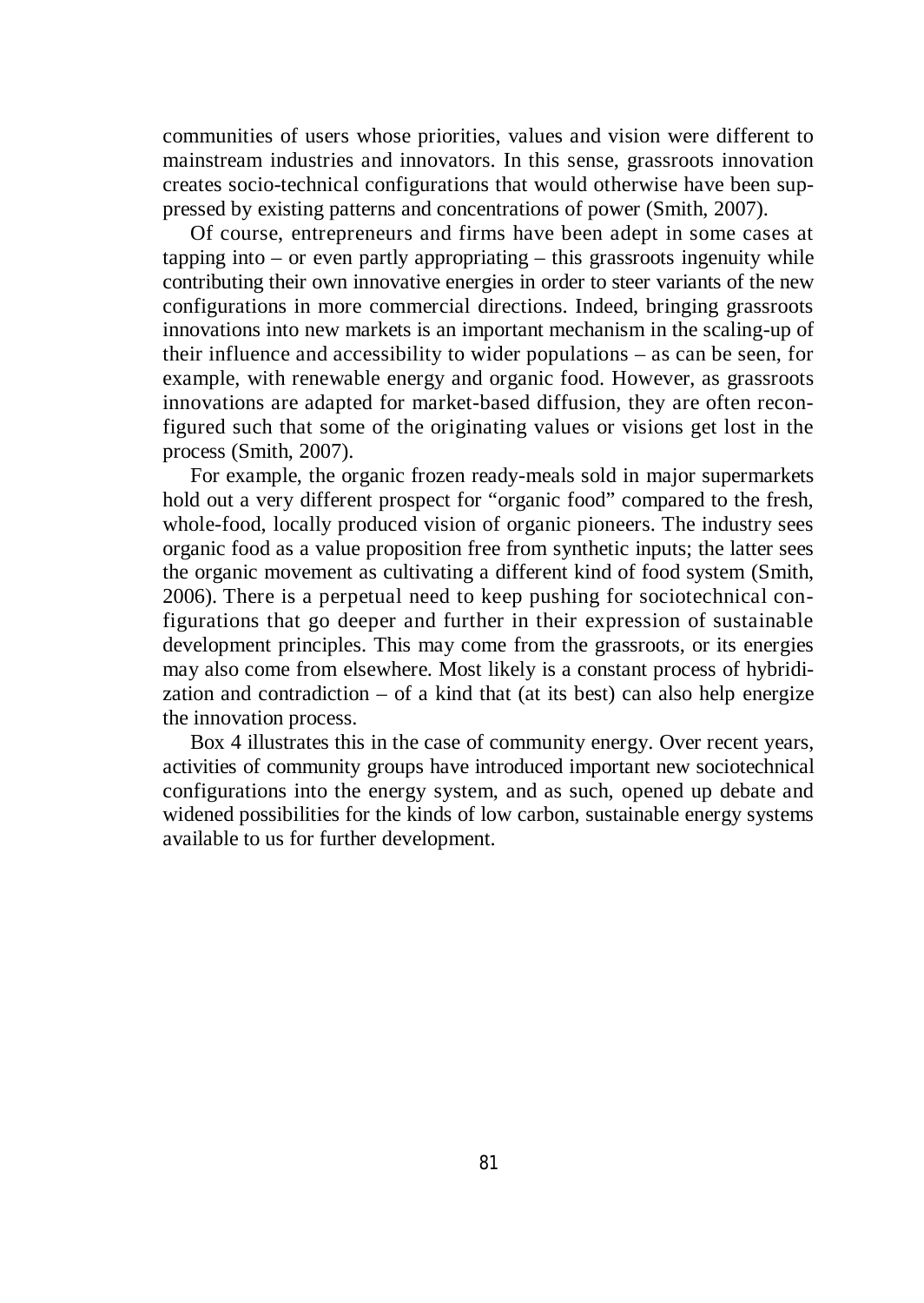#### **Box 4:** Community energy

Community energy has grown rapidly in the UK for more than a decade now. However, it was not until January 2014 that central government launched a Strategy for Community Energy. This is remarkable recognition in a policy sector still accustomed to highly-centralized, large-scale, and supply-push operations. For years prior to the Strategy, community energy arose despite (rather than because of) public policy (Smith et al., 2015).

Community energy involves a variety of sustainable energy practices, singularly or in combination. In the UK, these include relatively small-scale renewable energy projects – such as neighborhood solar energy; projects dedicated to retrofitting energy efficiency measures – such as solid wall insulation in homes in a neighborhood; activities aimed at supporting sustainable behavior changes whether through publicity, support groups, or other means; and initiatives for the collective purchasing of sustainable energy. Organizationally, the groups driving this activity take a variety of forms, including formally constituted co-operatives, social enterprises, volunteer organizations, as well as informal associations of neighbors or interest groups.

Sociotechnically speaking, community energy activities introduce considerable diversity into the energy system. Such diversity arises in terms of new arrangements for supply, demand-management, and awareness and behavior change. Important practical knowledge is being produced about such activities. Knowledge is also being produced about how these novel energy initiatives perform differently to a variety of criteria. These criteria can include economic performance and carbon emissions reduction, but also insights into social performance and community benefits. Conferences, events, newsletters, and online forums share experiences and help. Such knowledge has also been turned into handbooks, guidance, and toolkits for taking groups through the process of creating an initiative. Mentoring programs have been established. Web-based knowledge repositories pull together case studies and online tools like carbon footprint calculators. Other sites contain news bulletins, survey results on the development of the sector, and step-by-step toolkits that outline in detail particular project-related activities.

All this provides a platform for mobilizing evidence and argument for community energy (Hargreaves et al., 2013). Recognition in DECC's Strategy was eventually won this way. Yet it is precisely at this moment that the diversity and sharper edges in community energy need reinforcing (Smith et al., 2015). The Strategy presents community energy as something with potential for State energy policy goals, rather than as having value in and of itself; something needing to scale-up and become bigger, implying less interest in smaller initiatives; and something that must exercise market power, because policy remains committed to a market-based understanding of energy in society. Not everyone sees community energy in those terms. As a report from The Corner House, a research group committed to environment and social justice, argued: "They [local communities] are far from indifferent to technical issues – for example, how to learn about, develop, experiment with, install and pay for wind technology – but tend to understand the development of technology as entwined from the outset with issues of local democracy, local concerns, exploitation, and, often, local resistance to the energy projects that the state consistently seeks to justify on economic grounds" (The Corner House, 2013: 25).

Community energy projects can beg challenging questions about changing energy systems. Community energy experiences generate diverse insights and questions relevant to innovation democracy in energy, including what is meant by "community" and questions of inclusion and exclusion in groups (Simcock, 2016; Johnson & Hall, 2014); the social justice of utilities enclosing local renewable resource commons (Murphy & Smith, 2013); the technical narrowness of funding criteria and performance indicators (cf. any cultural significance in community energy); or debate about the political economies responsible for energy-intensive infrastructures (Abramsky, 2010). As policy and industrial support for community energy develops along a trajectory that follows a more professionalized, micro-utility, and energy service forms – including through partnerships, hybrid models, and attempts to scale – it becomes important not to lose sight of what community energy does differently (Smith et al., 2015).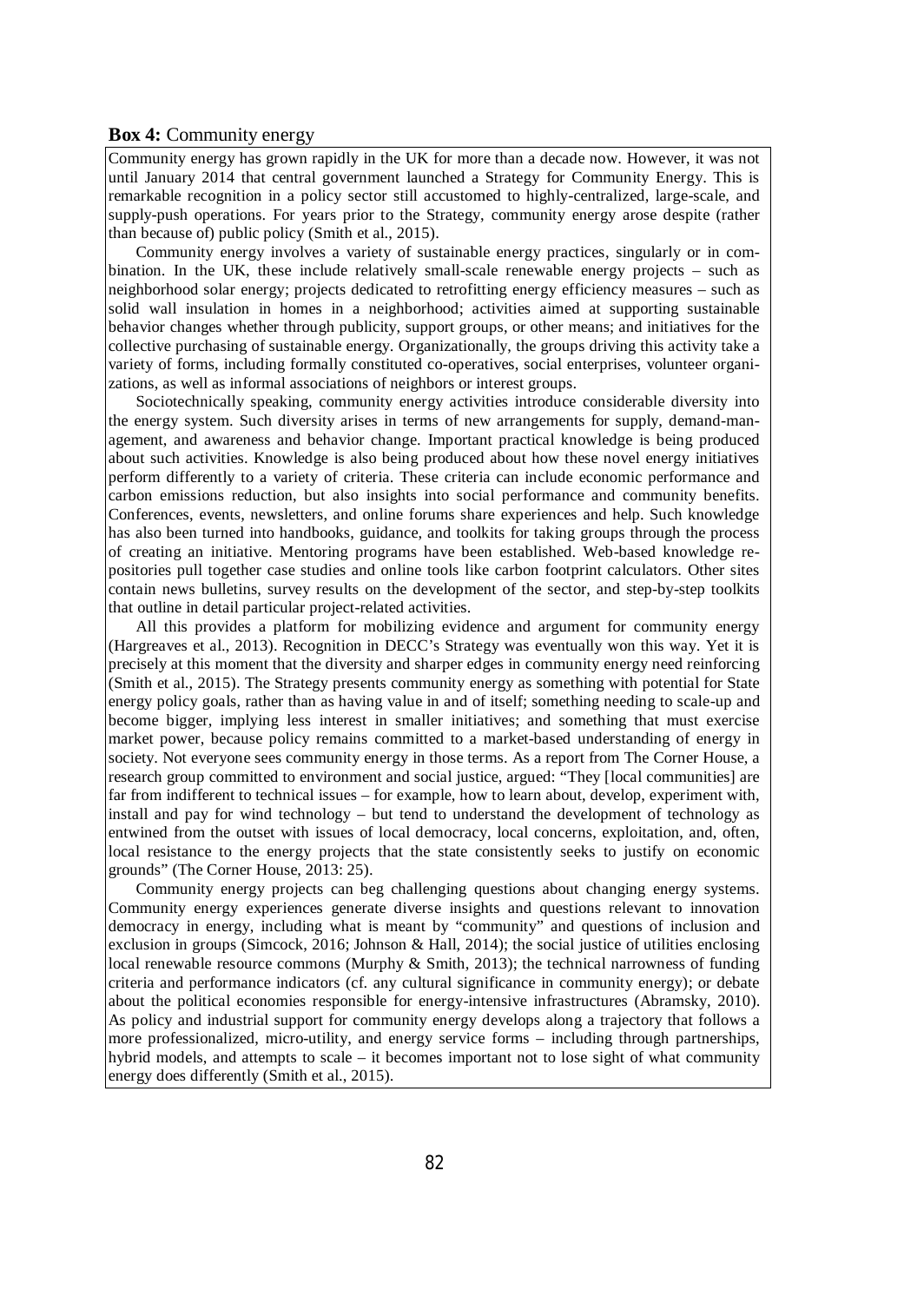A corollary of introducing new sociotechnical configurations is the increase in diversity this presents. Such diversity is the lifeblood for innovation democracy.

# **4.4 Increasing sociotechnical diversity**

Important as grassroots innovations are, we would like to stress how important it is not to focus too narrowly and exclusively on the material objects and visible social organizations produced by grassroots innovation. What is at least as important – and often overlooked – are processes and practices involved in grassroots innovation and their fertile potential to constantly generate a greater social as well as material diversity. Table 1 provides an attempt to summarize this variety.

| <b>Grassroots</b>      | <b>Description</b>                                         | <b>Examples</b>                                                                 |
|------------------------|------------------------------------------------------------|---------------------------------------------------------------------------------|
| contribution           |                                                            |                                                                                 |
| Knowledge              | A variety of relevant contextual                           | Knowledge about community                                                       |
|                        | and technological knowledge is                             | aspirations and social needs                                                    |
|                        | created through grassroots                                 | Know-how in providing solutions to                                              |
|                        | innovation activity                                        | problems                                                                        |
|                        |                                                            | Critical knowledge about socio-                                                 |
|                        |                                                            | economic limitations on grassroots                                              |
| Artefacts              | The development of novel                                   | activity<br>Solar heaters, water collectors, non-                               |
|                        | objects and services                                       | toxic leather tanning, water-cooled                                             |
|                        |                                                            | refrigerator, open-source book scanner                                          |
|                        |                                                            |                                                                                 |
| Methodologies          | Procedures for involving<br>people in knowledge            | Participatory design, agroecological<br>techniques, open and collaborative      |
|                        | production, design, and                                    | prototyping, grassroots                                                         |
|                        | developments                                               |                                                                                 |
| <b>Infrastructures</b> |                                                            | entrepreneurship, scouting, prizes                                              |
|                        | Facilities for people to access<br>tools and enter into    | Workshops, training centres, databases<br>of open designs, shared tools, skill- |
|                        |                                                            |                                                                                 |
|                        | development spaces                                         | swapping events, mentoring facilities,                                          |
| Actors and             | New identities and social                                  | web platforms                                                                   |
| alliances              |                                                            | Grassroots innovator, innovation                                                |
|                        | relations formed through<br>grassroots innovation activity | scout, citizen scientist, empowered<br>community, solidarity through            |
|                        |                                                            |                                                                                 |
| Concepts and           | New ways of thinking and                                   | prototyping, mutual awareness<br>Appropriate and social technologies,           |
| ideas                  | approaching innovation                                     | commons-based peer-production,                                                  |
|                        | activities and their purposes                              | grassroots ingenuity, empowerment,                                              |
|                        |                                                            | transformation, democratizing                                                   |
|                        |                                                            | innovation, socially useful production,                                         |
|                        |                                                            | design for care and repair                                                      |
| <b>Skills</b>          | The development of different                               | Technical and innovation capabilities                                           |
|                        | types of organizational,                                   | (e.g. learning to build a cistern, or to                                        |
|                        | material and social capabilities                           | teach others to build); capabilities to                                         |
|                        |                                                            | lobby for institutional change or to                                            |
|                        |                                                            | claim spaces                                                                    |
|                        |                                                            |                                                                                 |

**Table 1** Grassroots contributions to sociotechnical diversity

Source: Smith et al. (2016)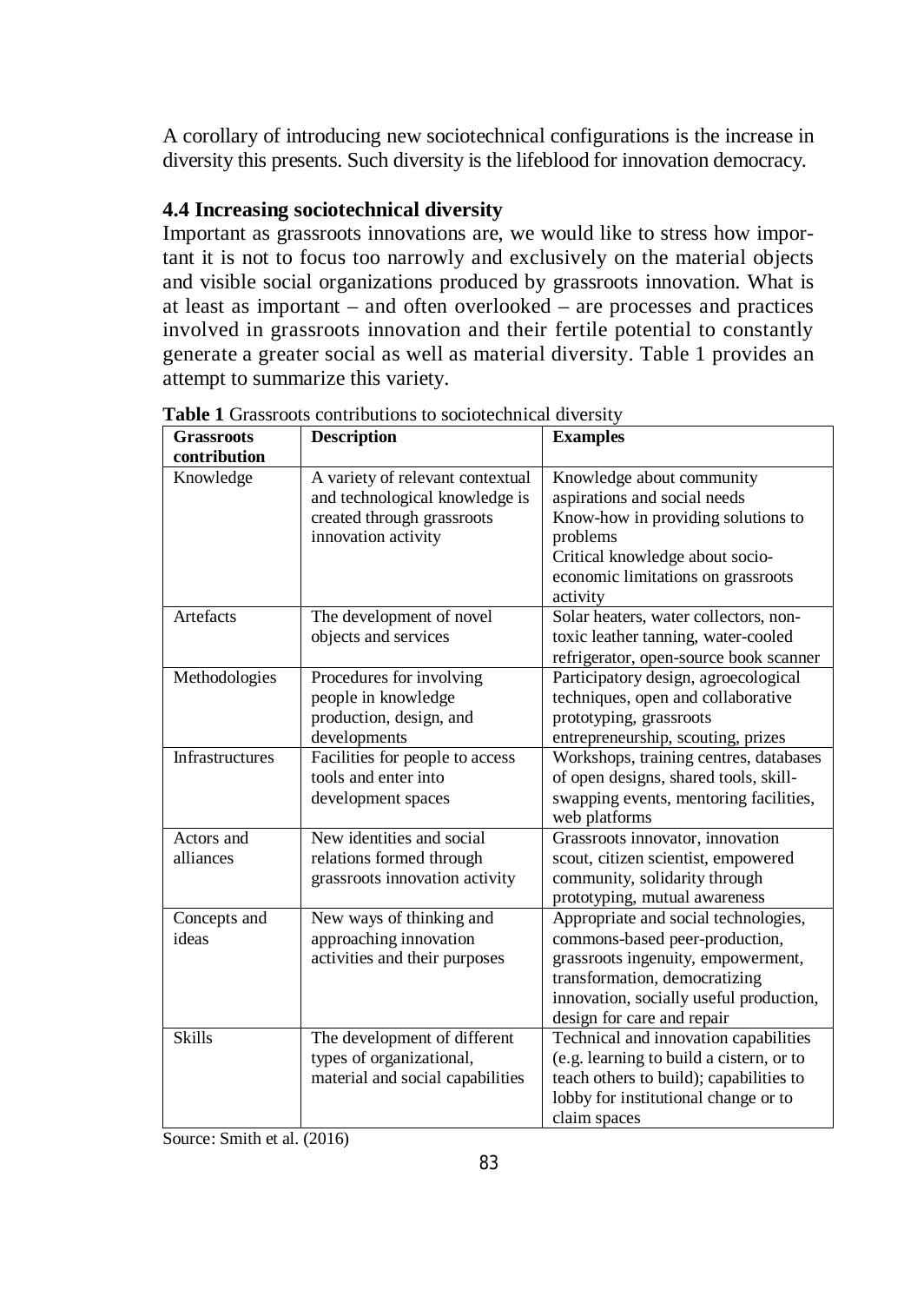When organizations that are more deeply embedded in mainstream institutional structures try to engage with the diversity created by grassroots innovation, they can understandably often tend to hang on to the assumptions, agendas and routines with which they are pervaded (Fressoli et al., 2014). Innovation agencies, research centers, public policy programs, entrepreneurs and investors usually see grassroots innovation as producing objects in need of further professional development. The emphasis is placed on scaling up promising artefacts or service models and rolling them out widely. What gets overlooked is the diversity of other things and relations that are being produced and reproduced in grassroots innovation.

A true innovation democracy would recognize, embrace and debate all the products of grassroots innovation summarized in Table 1. The cultivation of knowledge, skills, capabilities, working practices and community development is simultaneously a requirement for grassroots innovation and a measure of successful outcomes. Finance, materials, tools, prototyping facilities, even markets, are an important part of the story, but so too are participants' imaginations, values, skills and social relations, which animate these materials and motivate other people to join in and put their ingenuity into grassroots innovation for sustainable development. Even where the focal technologies do not work out, more often than not the efforts nevertheless cultivate capabilities and lessons that have a more enduring democratic value.

# **5. Recommendations for Working with Grassroots Innovation and Practicing Innovation Democracy**

It would be odd for a pair of academics to pretend to have a comprehensive menu for realizing the rich possibilities noted above. Better places to start would be to involve grassroots innovators in the discussions, and seek their views on how they could be helped to better contribute to innovation democracy in all its varied forms. Such conversations would also require innovation elites to reflect on the excluding effects of much current mainstream activity, and consider how their organizations and institutions could be opened up. Nevertheless, as observers and analysts of grassroots innovation internationally – and people who have worked in institutions for research and knowledge production over many years – we can at least offer a few suggestions. We suggest five main priorities for action:

- 1. Culture
- 2. Infrastructure
- 3. Training
- 4. Investment
- 5. Openness.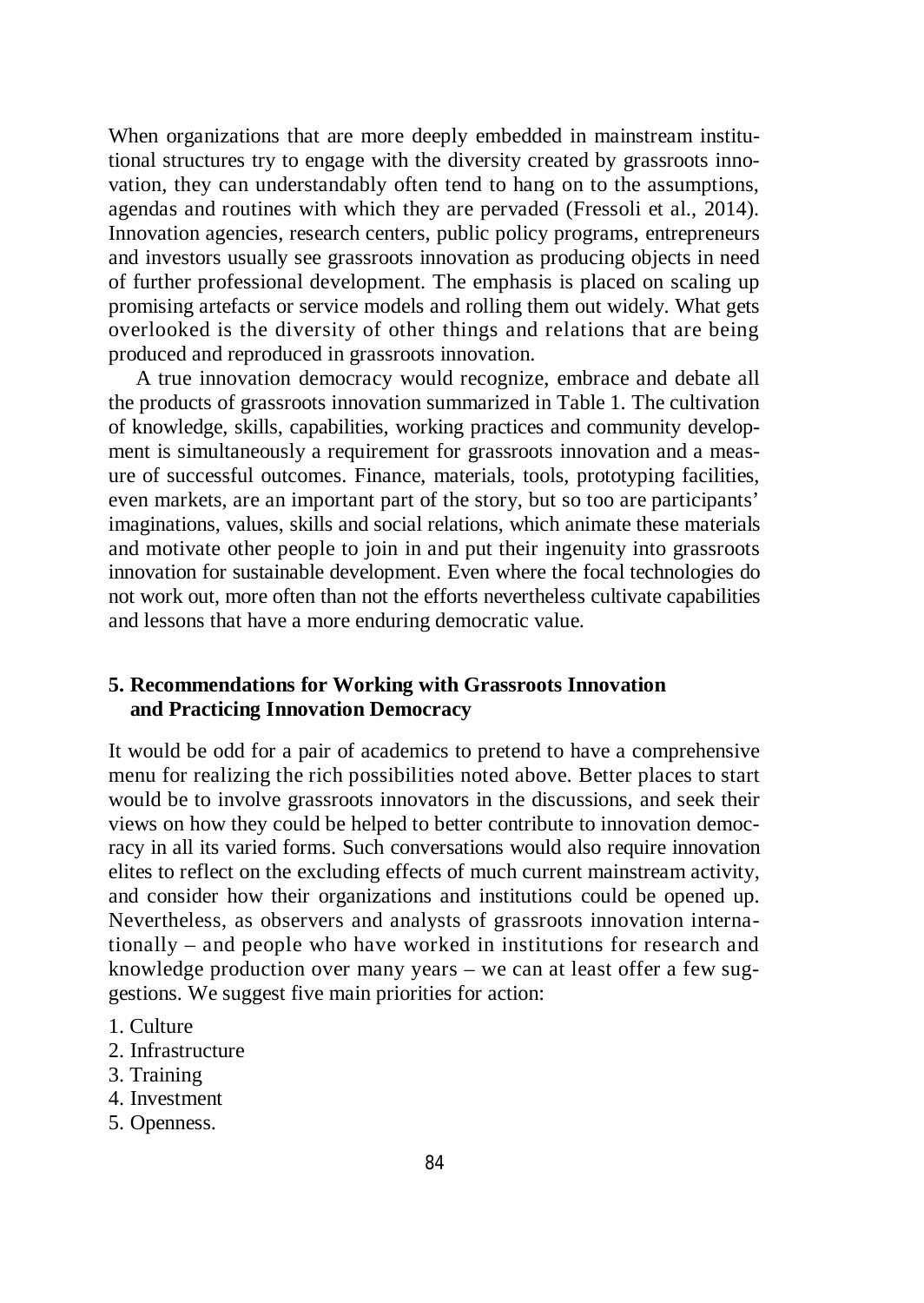We elaborate each briefly below. We were originally thinking of making suggestions for specific types of organization or groups of people, such as policy-makers, business-people, scientists, engineers and activists committed to innovation democracy. But it proved difficult to think about specific measures for each without them rapidly requiring complementary actions from other groups. Which is to say, innovation democracy is not so much about specific interventions by individual social actors, but more fundamentally about changing the relationships that all these groups have with one another. So, our suggestions cover different areas where these kinds of new relationships can be worked through.

# **5.1 Culture**

In our view, arguably the most important thing to recognize is the role of culture in innovation. This may seem an odd thing to highlight in a section making recommendations about action. After all, how can "culture" be deliberately acted upon let alone steered? But it is exactly these undirected qualities in culture that make grassroots activities so important. In the end, the long-run directions taken by innovation are too large a scale phenomenon to be directed by any narrow individual intentions. To whatever end, the steering of innovation is an inherently emergent process – about the collective "culturing" of futures (Stirling, 2014). It is exactly this feature that makes innovation so important in what social movements do – and grassroots collective action so important to innovation.

The key questions for innovation democracy, then, are about the particular kinds of cultures that are most influential in shaping and guiding innovation. So, arguably the most important qualities to cultivate in mainstream innovation processes are abilities to listen very carefully and engage with grassroots activity in a reflexive, self-aware way. By this we mean first trying to understand grassroots innovation initiatives on their own terms, and the different motivations and values amongst the groups of people involved. What are their aspirations or needs, and why are they addressing them in the ways that they do? That is, a question of recognition (Fraser & Honneth, 2003).

Reflexivity also means being aware of one's own position towards these initiatives and reflecting upon that carefully. What are the assumptions and agendas that you are bringing with your attention to grassroots innovation? Are there any preconceptions that need to be checked? This is as much about a culture of respect, care, sensitivity and transparency in articulating one's own position as it is about specific practices (Stirling, 2016). It needs to run through the way we are trained, employed and cultured as engineers, researchers, policy-makers, investors, campaigners and so forth.

None of this is to say that agreement and consensus will be reached – or should even be a major aim – nor that grassroots innovations are always right.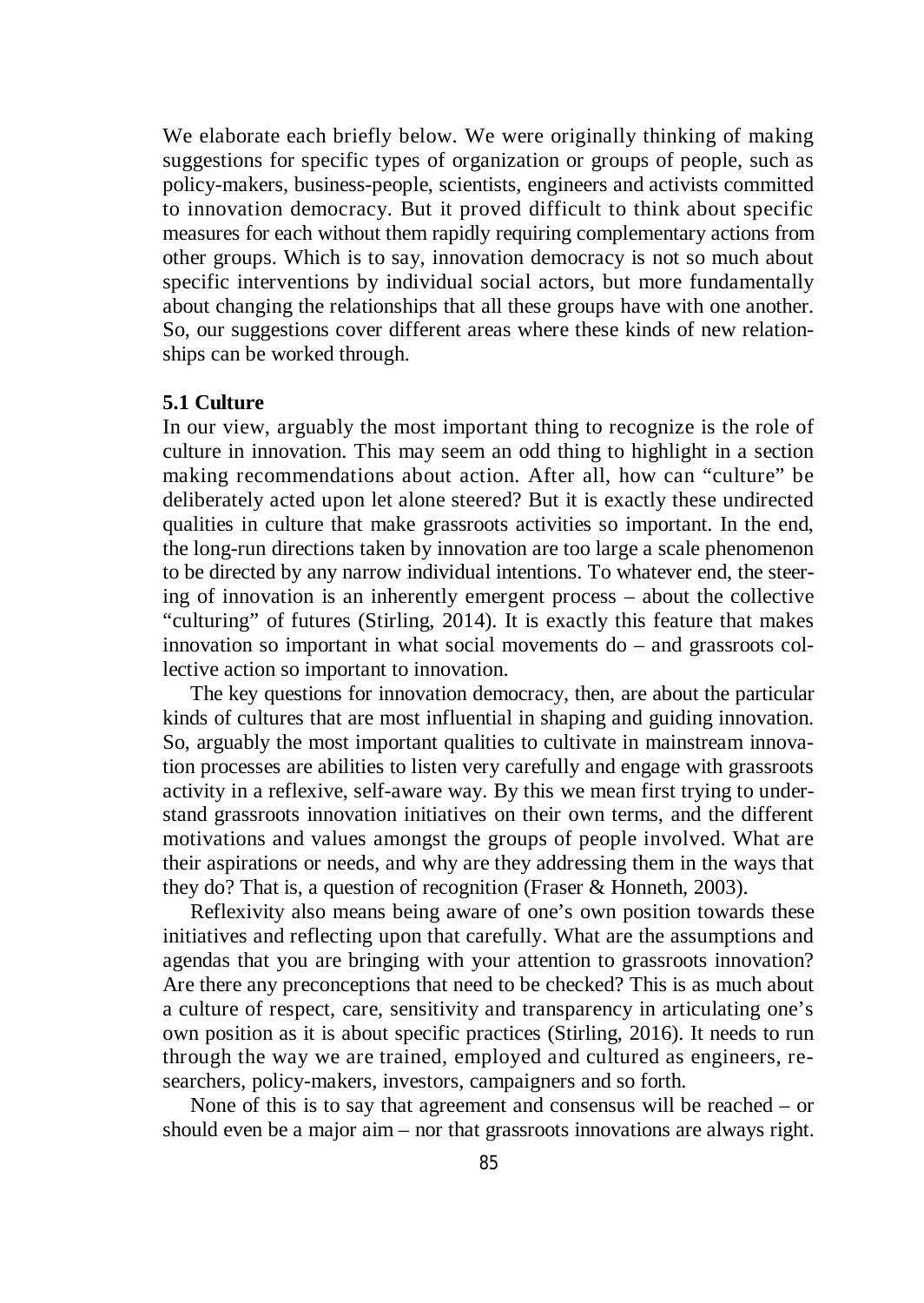That would be odd for the kind of agonistic, pluralistic and political understanding of innovation democracy that we set out in this working paper. Rather, we are emphasizing how the full range of contributions that grassroots innovation can make to innovation democracy, as set out above, will not be achieved unless and until those possibilities are recognized by all groups involved.

Recall that our particular understanding of innovation democracy turns on access by the least powerful to the capacities for challenging the directions of innovation. Those capacities are distributed across the abilities of grassroots innovators themselves, and the extent to which they can be further empowered, and the ability of innovation institutions or groups dominant in innovation processes to open up to greater and more equal grassroots involvement. That is to say, people interested in grassroots innovation democracy need to think how they can either encourage and support more grassroots innovation, or open up institutions to greater grassroots involvement, or both.

# **5.2 Infrastructure**

The facilities for doing grassroots innovation and the sites for institutions to engage with grassroots innovation need to be expanded. Workshops, land, classrooms, laboratories, streets, offices, meeting rooms, tools, and so forth need to be made increasingly available to grassroots groups. So too does the means for communicating, visiting, documenting, sharing, and exchanging activities and experiences. Much greater and more systematic thought and work on the public infrastructure for grassroots innovation needs to be undertaken. There are some interesting initiatives already underway (e.g. Medialab-Prado) – whose challenges as well as achievements provide valuable knowledge and experience.

For example, city authorities in Barcelona and São Paulo are investing in the creation of public "fablabs" and activities where citizens can become involved in digital design and fabrication (Smith, 2015). There are also examples of training institutions making their facilities, including advanced machine tools, available to grassroots groups outside formal training hours (e.g. RDM Makerspace in Rotterdam). This has had to involve a lot of negotiation and reassurance with lab technicians and safety officers – but arrangements have been reached. This is a very practical example of a more general point, which is for people working in innovation-related facilities to make them much more porous and open to community use and grassroots involvement (Smith, 2014).

Soft infrastructure is also required. This involves expertise in community development, and experience in engaging with people in the design, provision and use of grassroots innovation infrastructure (Smith & Light, 2016). Opening up community workshops can be very demanding – in terms of providing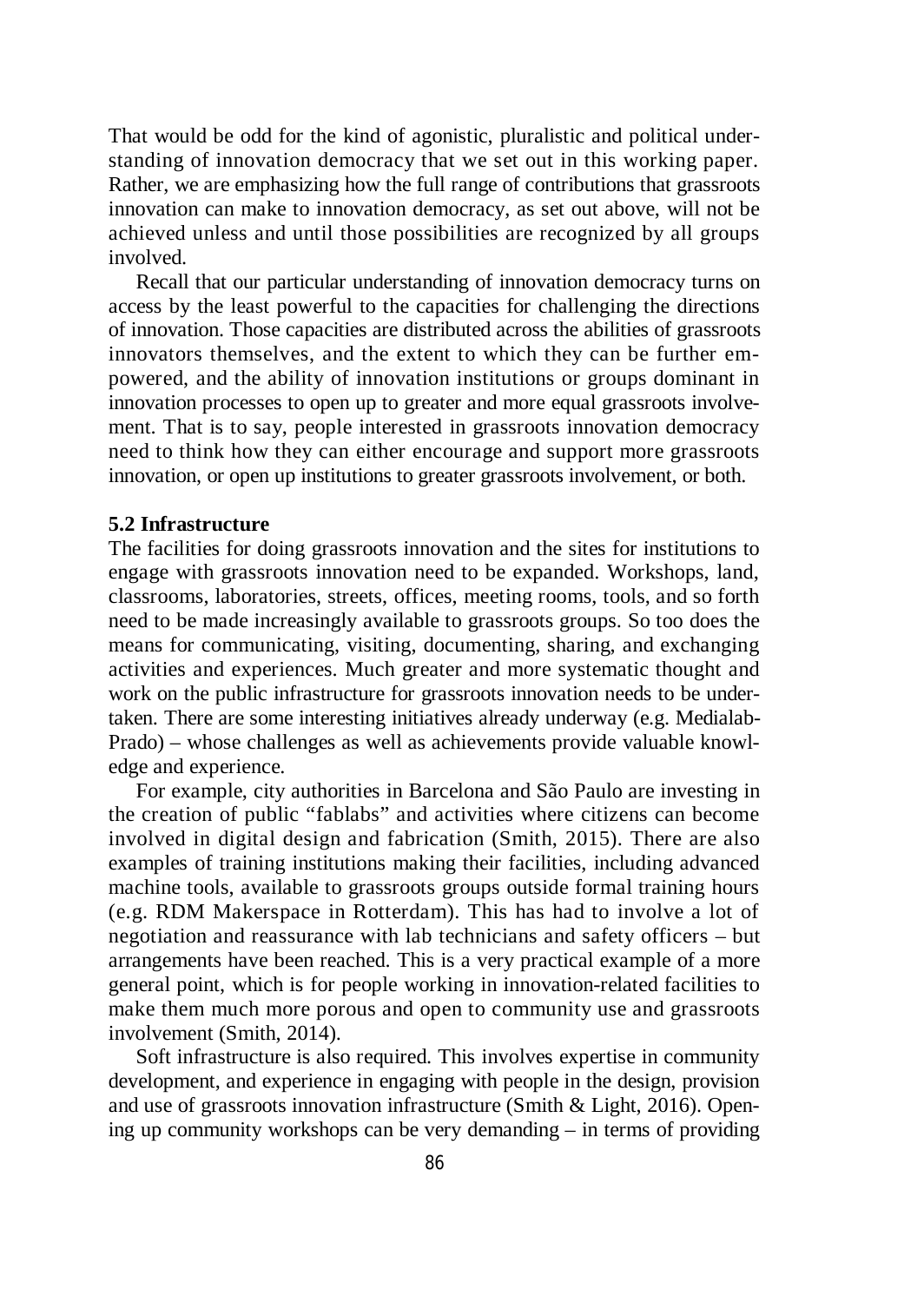the facilities and making them genuinely accessible. But this is nevertheless relatively easy compared to opening a space where people want to come to: to take ownership over and feel and make it their own, and see it as a vital focus for the neighborhood. There is a strong need for high quality community development skills to help: articulate aspirations and needs; facilitate community-building; manage conflict; and enable the co-designing with ordinary people of new kinds of infrastructure that work for them. These are all part and parcel of any successful infrastructure for grassroots innovation.

# **5.3 Training and skills**

Grassroots innovation and innovation democracy have important implications for training and skills acquisition at all levels in society. They require the rethinking of current ways in which training is organized, supported, and practiced. Here, the discussion above suggests that actions might most productively aim at enabling skills to be acquired in more interdisciplinary and problem-oriented ways; combining intellectual and practical skills and reducing barriers between trades and professions.

Others are better placed to detail these kinds of suggestions than we are. However, in our own experience as university researchers we do appreciate the imperative for training to become much more action-oriented. There are insights, methods and ways of working in the tradition of action-research that could be brought much more systematically into research institutions (Fals-Borda & Rahman, 1991). We notice, for instance, that there are many novel forms of citizen science that are opening up rapidly alongside grassroots innovation activities. Similarly, initiatives for lifelong education rooted in principles of popular education offer potential. But university institutions are currently ill-suited to respond to (or support) these as fully as would appear central to an innovation democracy.

# **5.4 Investment**

Grassroots contributions to innovation democracy could be facilitated greatly by redesigning the way society invests in innovation and looks at new ways of supporting a wider diversity of sites of innovation activity. Some grassroots groups have been quite effective in turning to opportunities presented by crowd-funding platforms. Crowd-funding allows initiatives to appeal for finance from beyond their immediate community, and can at the same time serve to publicize an activity. Certainly this form of support merits greater attention. A consideration here is the extent to which such funds are able to support development beyond prototyping. Moving from a neat single initiative or proof of concept towards a marketable product or development program requires considerable funds and institutional support. Moreover, crowd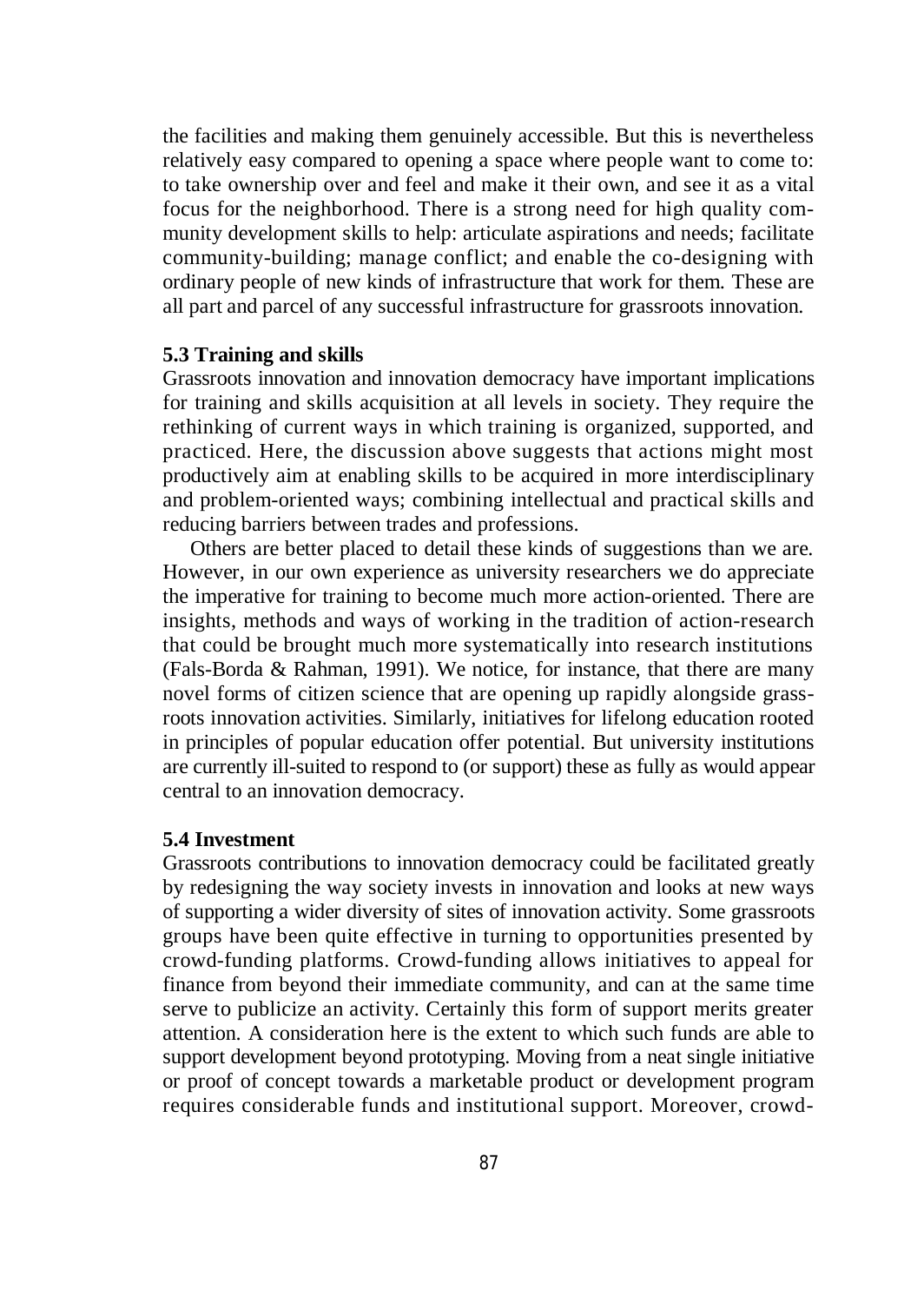funding may only appeal to certain kinds of issue and be accessible to groups able to present themselves in fundable ways.

More systematic mechanisms for investing in grassroots innovation are also required. Such investment need not always focus on commercialization for private and public markets. It can be sufficient to recognize the social value in some of the less obvious, more dispersed and cultural benefits of widespread grassroots innovation activity (Table 1). It is noticeable, for example, that justification for public funding of the Ateneus de Fabricació Digital in Barcelona (i.e. public makerspaces) included valuing them as new public infrastructure for the twenty-first century, joining education, parks, libraries, and other social goods and infrastructure recognized in earlier municipalism. New investment models require a more open-minded recognition of the social value of grassroots innovation.

Currently, the most common approach to supporting innovation is understood in terms of the scaling up of some promising individual initiative. Scaling-up is typically framed as proceeding through successively more ambitious measures to formalize and commercialize the grassroots innovation. In this way, the facilities and tools of conventional innovation systems are brought to the service of promising grassroots innovators and their innovations, through the investment of research, development and demonstration; assistance with standards procedures; and help securing intellectual property (Hilgartner, 2009). Investment and marketing assistance is also offered. By such means, the grassroots furnishes prototypes for entrepreneurs and investors; and these are then in turn adapted to goods and services for scaling up – principally by expanding markets, but also through more conventional development programs. This is a framing under which it is assumed there is an obvious particular risk-taking innovator (analogous to an entrepreneurial firm or inventor) on whom support and rewards can be focused; and it presumes the innovation is of a form that can be turned into a proprietary object for marketing.

There is nothing inherently wrong with this approach. Indeed, it can help considerably to improve those innovations that can more readily be marketed. And, given the way policy and business interest in grassroots innovation is organized towards this end, it is a dynamic that we can expect to have considerable momentum. But while doing that well, such investment approaches neglect the more democratic possibilities in grassroots innovation. Because often, grassroots innovation is not motivated by existing commercial logics and business models, but rather by the expressing of different values and the exploring of alternative social and economic relations (Bhaduri & Kumar, 2011). Grassroots innovation movements pioneer new and additional social relationships, organizational forms and purposes that operate beyond and beneath entrepreneurship and markets. These relationships build the capacities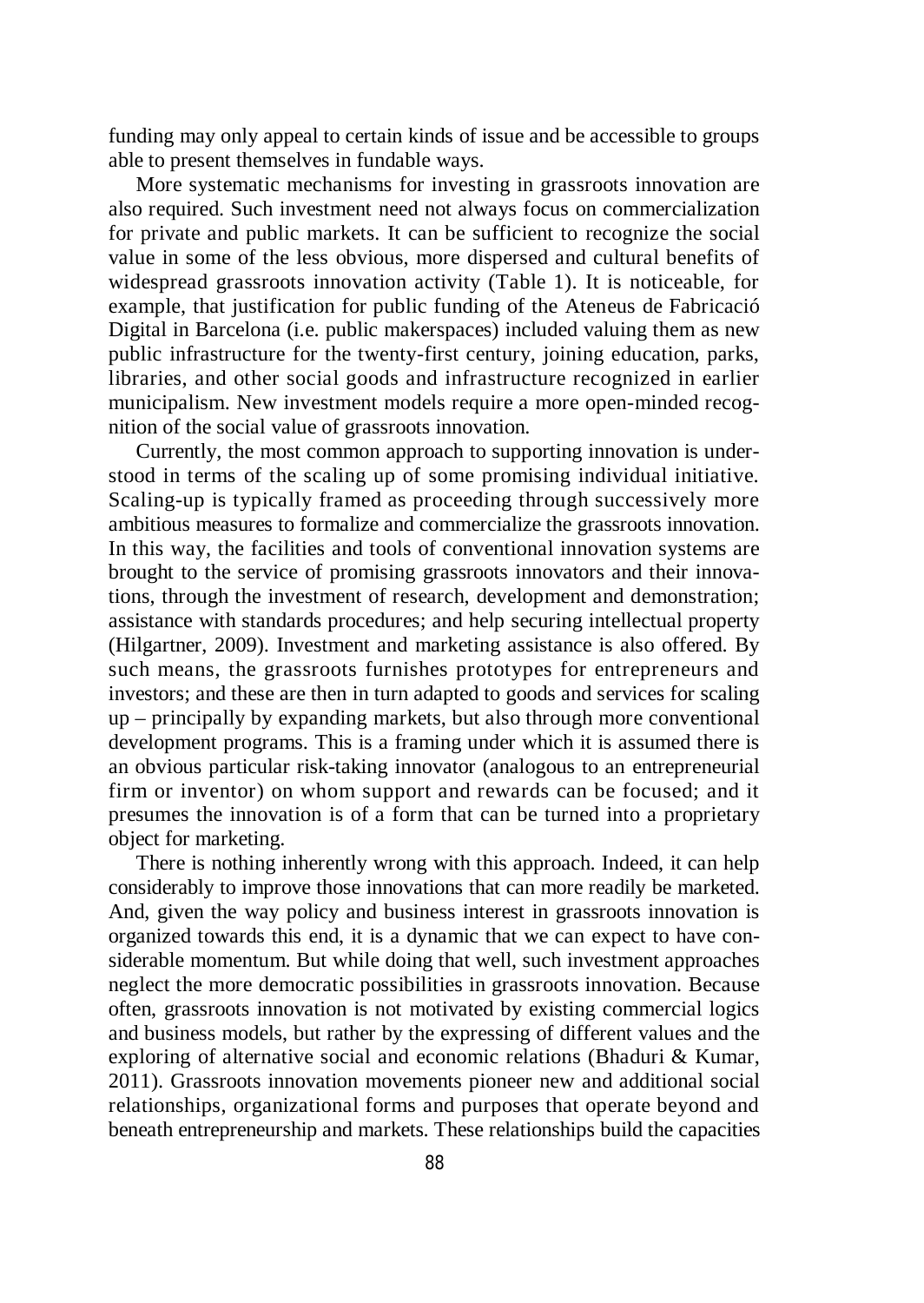for people to organize at grassroots level and to contribute and steer innovation along development pathways particular to their contexts.

Grassroots innovators want to be involved in the breadth of the relevant decisions, from prioritizing and framing the development issue, to making design choices and decisions about evaluative criteria, as well as evaluating "success" and undertaking further development and production. This includes deciding how investments are made, having a stake in the way value is realized, captured and distributed into wider community developments and livelihoods. There can be broad and irreducible social good in grassroots innovation, and that is difficult to enclose within a discrete package with isolable returns. Support and investment is required that recognizes and cultivates these more diffuse goods.

### **5.5 Openness**

The question of innovation democracy is not new. The need for public oversight and the right to intervene and control innovation processes for social good has been a constant accompaniment to modernity. Innovation activities, and their consequences, are often overseen to some degree by states and if necessary subject to regulation. The state provides legal frameworks, such as for intellectual property, central to innovation, and indeed funds research and trains scientists and engineers. The state creates regulatory agencies, for health and safety, environment, and consumers, which shape and induces innovation (Mazzucato, 2011). In the domains of military, health and other areas the state is a big customer whose demands also shape innovation.

However, state oversight, accountability, and regulation is imperfect. Even though it remains necessary and important, it has limitations (van Zwanenberg et al., 2011). Different arms of the state can develop their own interests, which contrast with those they notionally serve. Regulatory processes can be susceptible to capture by vested interests (including those who are supposedly regulated). Parliamentary attention is limited. Conflicts of interest exist within the state at many levels. And contradictions and tensions between state functions and responsibilities can reduce state control to a rather clumsy mechanism for social deliberation on innovation.

Over recent years, there has been growth in new forms of public engagement in science and technology as a means to improve public anticipation and responsiveness to innovation (Callon et al., 2009). A variety of participatory methods have been developed for including citizens in public decisions about research agendas, investments in new and emerging technologies, and gathering views on the social and regulatory implications and requirements of certain innovations. Exercises such as citizen's juries, focus groups, deliberative panels, and much more are orchestrated by a variety of public and private organizations, sometimes merely for reasons of window-dressing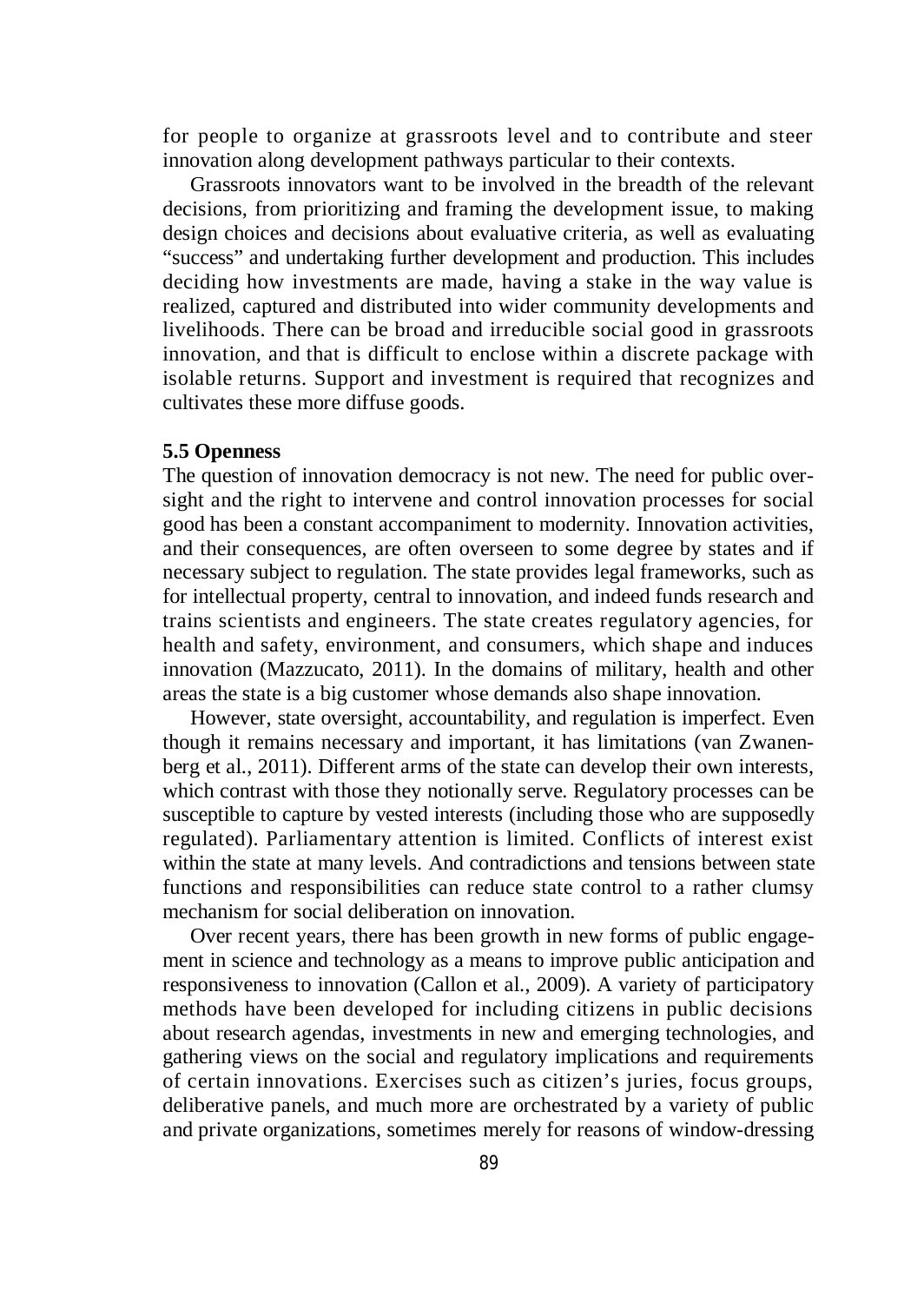(Levidow, 1998), but other times genuinely in order to solicit views and inputs to the deliberations of those organizations. Deep participation is engendering a more sophisticated understanding of research and innovation; and an emerging perspective that sees innovation as co-produced between experts and diverse publics in complex processes over extended periods of time (Chilvers & Kearnes, 2016; Selin et al., 2016). Whether these practices are in line with moves to innovation democracy, rather than constricting them, depends on whether they "open up" space for wider accountabilities, or close them down (Stirling, 2008). So an important area for action is to resist pressures for consensus and closure in overly-designed or standardized "engagement" activities. Diversity, unruliness and open-endedness are some of the most important qualities in public engagement.

Protest and other forms of "uninvited" contestations of particular innovations are also seen in a constructive light by more farsighted bodies, and valued for their contribution to bringing marginalized issues to the fore, and expanding the ways in which society shapes innovation (Rip, 1986; Hess, 2007; Jamison, 2003). An example of a current institutional conflict is that between open and closed (commons-based and proprietary) approaches to knowledge. International legal regimes have been developed over many years to protect intellectual property. But the wider social benefits of these structures are ambiguous. Such institutions increasingly jar with an emerging culture that views knowledge as a commons that should be open to all. In contrast with the proprietary view (which sees profitable and exclusive rights to knowledge as a spur to innovation), the commons-based view sees openness as beneficial to wider involvement and greater sharing in knowledge production processes – and sees this as leading to more and better innovation (Benkler, 2016; Kostakis & Bauwens, 2015). Many grassroots innovation activists (though not all), are inclined towards commons-based approaches (Smith et al., 2016).

Each of these moves in society can open up space for progress towards more expansive and deeper forms of innovation democracy. All are necessary. However, as we have seen above with grassroots practices and networks, the picture is complicated and wonderfully messy. It is clear though, that grassroots innovation can and does contribute in many ways to innovation democracy. And a vital avenue for continuing this work is to better link grassroots innovation into changes in conventional processes such as those in the preceding paragraphs.

Our suggestion for openness is to view grassroots innovation as one of a variety of sources of critical knowledge and experience on which wider protagonists for innovation can draw – and as a field of activity that can be involved in other innovation democracy processes. This thought returns us to the suggestion made above about infrastructure and training, as both facilities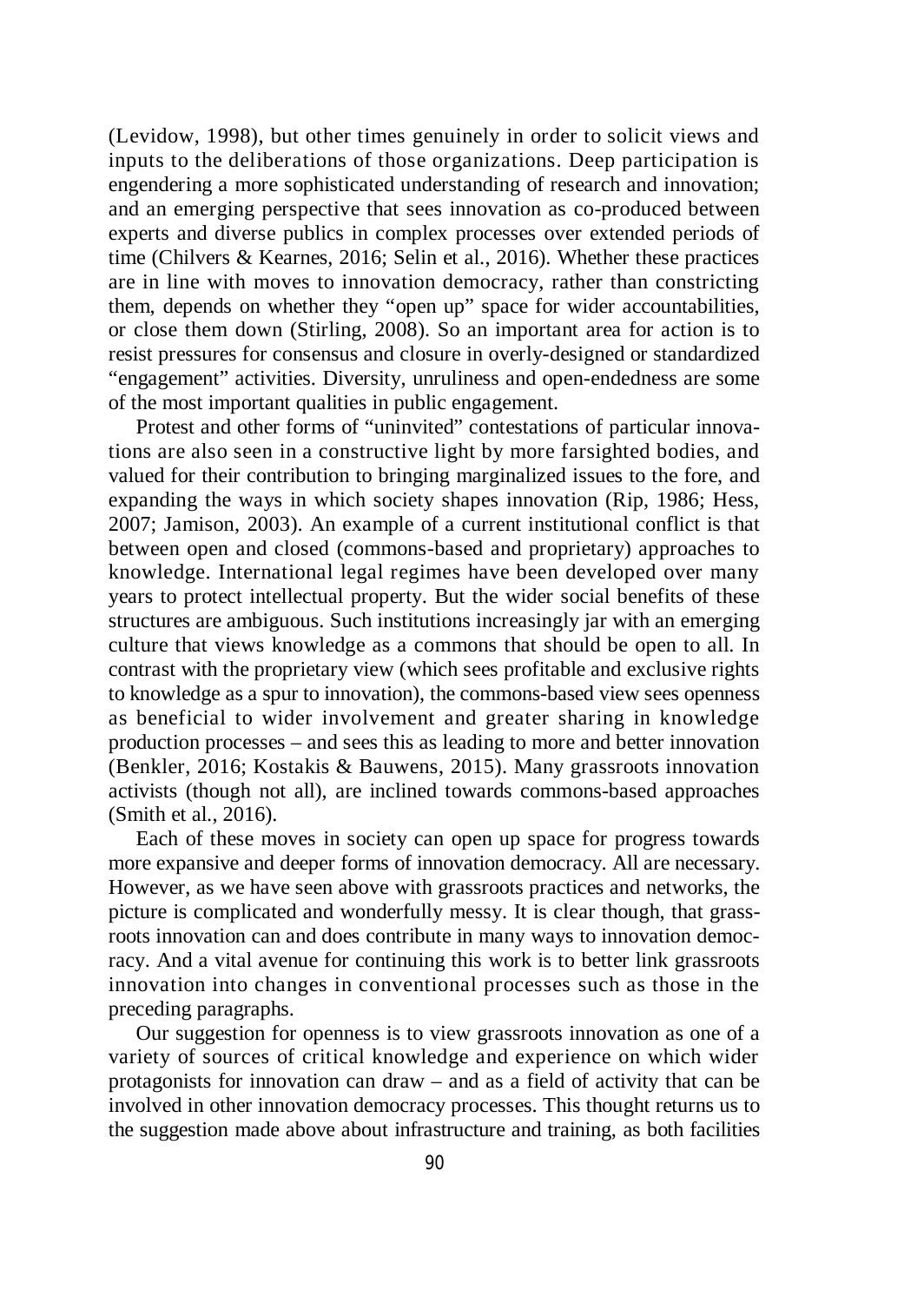and processes need to be opened up to allow these encounters to happen and the resulting possibilities to be followed up.

# **6. Conclusions**

Innovation is increasingly recognized as a key activity for sustainable development. But the way we go about innovation for sustainability will have a big bearing on who wins, who loses, who is included and excluded, and what life is like in the sustainable societies of tomorrow. And whatever the outcomes, we can be sure that future innovation will continue to be just as political as today.

In this paper we have argued that imperatives for social justice and democracy are as important around innovation, as in other areas of public life. If innovation is to be truly effective in addressing the needs of society, then it must be democratic in the senses we outline here. We have also pointed to the many different ways in which a wealth of grassroots innovation experience – past, present and future – can contribute to innovation democracy. In conclusion, we want to emphasize the diversity, plurality and agonistic qualities of grassroots innovation. Innovation often feeds off more subversive cultures, and grassroots innovations contribute spaces for being subversive. By this we mean providing opportunities to challenge dominant visions and values, to suggest other arrangements that are counter to the prevailing institutional orders, and to disrupt particular patterns of authority and domination in society.

It would be unfortunate (and counterproductive) if attempts to better articulate grassroots innovation with new institutions for innovation democracy resulted in a closing down of spaces for subversion. Interestingly, all these moves are dependent upon the others. Without the radical idealists, the appropriable novelties available to institutionally constrained business would be fewer; and without problematic co-options within the mainstream, the idealists would have no "other" against which to innovate.

Crucial here is the importance of diverse values and approaches in innovation (operating, of course, within the principled parameters of sustainable development). The search for good models and best practices in innovation needs to be subordinate to a need to look at interactions, flows and contestations between different approaches to innovation, including grassroots innovation. Here, thinking about the institutional changes required to restructure relations between these various forms of innovation helps us approach the deeper challenges of transforming social, economic and political power. Without this, neither sustainable development nor democracy is tenable.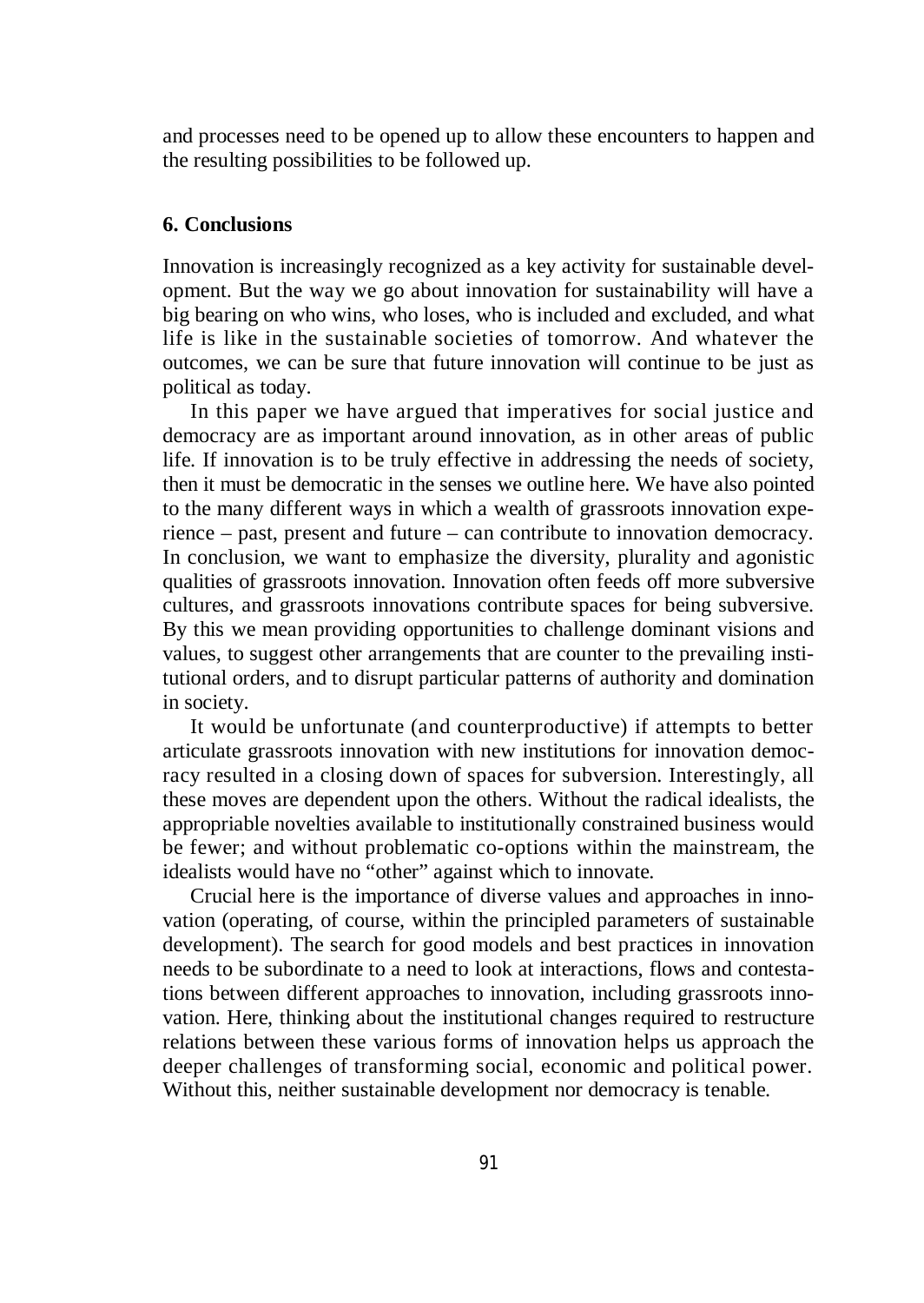#### **Acknowledgements**

The views expressed in this working paper draw upon various strands of research we have undertaken with colleagues at the STEPS Centre, SPRU and TRANSIT (Transformative Social Innovation) project. We are grateful to them for creating such a convivial environment in which to work. The relevant projects received funding from the Economic and Social Research Council and the European Commission.

#### **NOTE**

1. An earlier version of this paper appeared originally as a "thinkpiece" for Big Ideas initiative of Friends of the Earth, and as a working paper for the STEPS Centre (Smith & Stirling, 2016).

#### **REFERENCES**

- Abramsky, K. (2010). *Sparking a Worldwide Energy Revolution*. Edinburgh: AK Press.
- Agyeman, J. (2013). *Introducing Just Sustainabilities: Policy, Planning and Practice*. London: Zed Books.
- Akrich, M. (1992). "The De-Scription of Technical Objects," in W. L. Bijker (ed.), *Shaping Technology/Building Society: Studies in Sociotechnological Change*. Cambridge, MA: MIT Press, 205–224.
- Arblaster, A. (2002). *Democracy*. Philadelphia, PA: Open University Press.
- Asaro, P. M. (2000). "Transforming Society by Transforming Technology: The Science and Politics of Participatory Design," *Accounting Management and Information Technology* 10: 257–290.
- Bell, M. (1979). "The Exploitation of Indigenous Knowledge, or the Indigenous Exploitation of Knowledge: What Use of What for What?," *IDS Bulletin* 10(2): 44–50.
- Benkler, Y. (2017). "Peer Production, the Commons, and the Future of the Firm," *Strategic Organization* 15(2): 264–274.
- Bhaduri, S., & H. Kumar (2011). "Extrinsic and Intrinsic Motivations to Innovate: Tracing the Motivation of 'Grassroot' Innovators in India," *Mind & Society*  $10(1)$ : 27–55.
- Bijker, W. E. (1995). *Of Bicycles, Bakelites, and Bulbs*. Cambridge, MA: MIT Press.
- Bohmann, J., & W. Rehg (eds.) (1997). *Deliberative Democracy: Essays on Reason and Politics*. Cambridge, MA: MIT Press.
- Byrne, J., C. Martinez, & C. Ruggero (2009). "Relocating Energy in the Social Commons: Ideas for Sustainable Energy Utility," *Bulletin of Science, Technology & Society* 29(2): 81–94.
- Callon, M., P. Lascoumes, & Y. Barthe (2001). *Acting in an Uncertain World*. Cambridge, MA: MIT Press.
- Chilvers, J., & M. Kearnes (eds.) (2016). *Remaking Participation*. Abingdon: Routledge.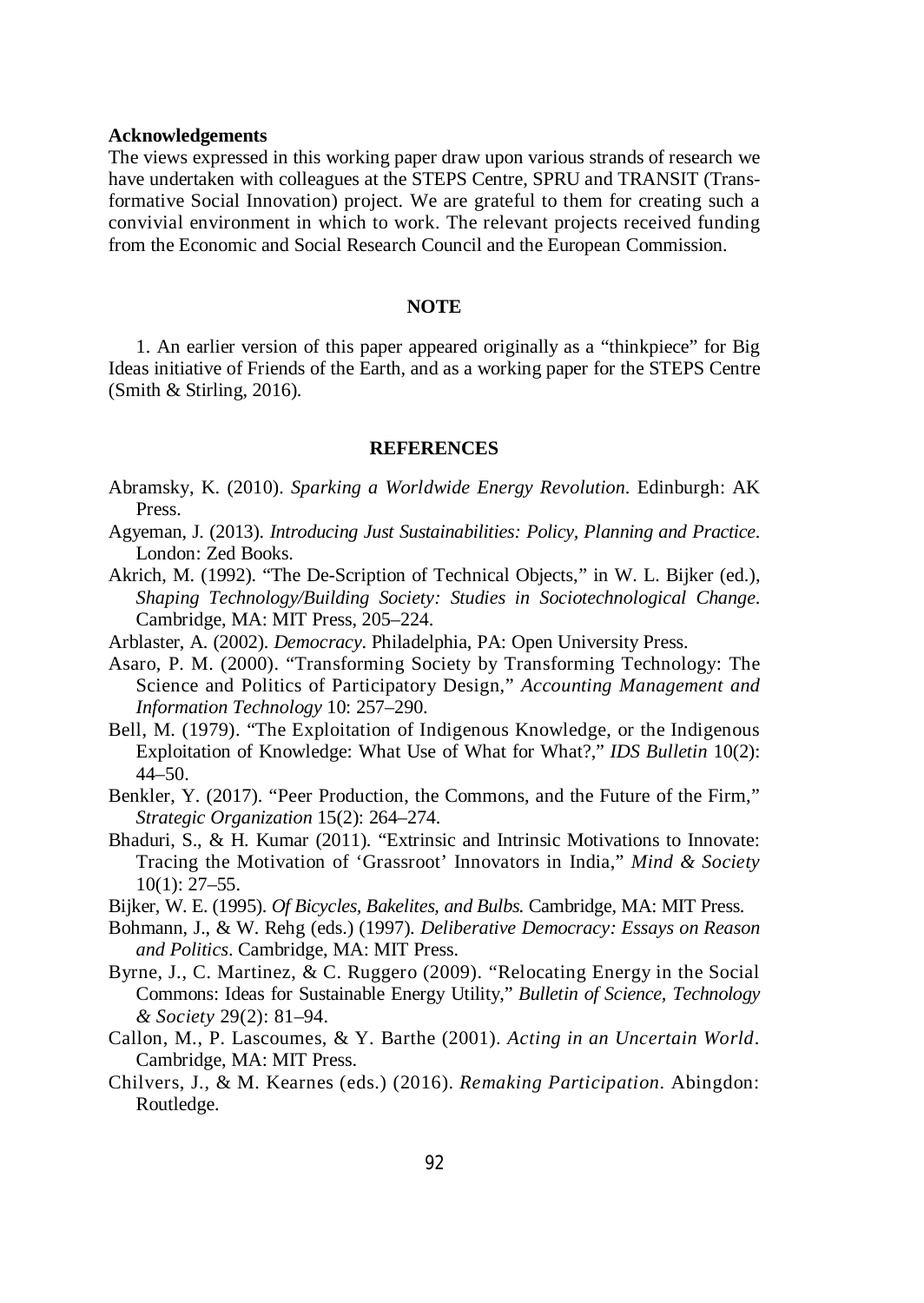- Cooley, M. (1987). *Architect or Bee? The Human Price of Technology.* London: Hogarth Press.
- Davies, S. R. et al. (2012). "Citizen Engagement and Urban Change: Three Case Studies of Material Deliberation," *Cities* 29(6): 351–357.
- de Laet, M., & A. Mol (2000). "The Zimbabwe Bush Pump: Mechanics of a Fluid Technology," *Social Studies of Science* 30(2): 225–263.
- Ehn, P. (1988). *Work-Oriented Design of Computer Artifacts*. Stockholm: Arbetslivscentrum.
- Ely, A., A. Smith, A. Stirling, M. Leach, & I. Scoones (2013). "Innovation Politics Post-Rio+20: Hybrid Pathways to Sustainability?," *Environment and Planning C: Politics and Space* 31(6): 1063–1081.
- Ely, A., P. Van Zwanenberg, & A. Stirling (2010). "New Models of Technology Assessment for Development," Working Paper, STEPS Centre.
- Fals-Borda, O., & M. A. Rahman (1991). *Action and Knowledge*. London: Intermediate Technology Publications.
- Feenberg, A. (1999). *Questioning Technology*. London: Routledge.
- Fraser, N., & A. Honneth (2003). *Redistribution or Recognition: A Political Philosophical Exchange*. London: Verso.
- Freeman, C. (1991). "Technology, Progress and the Quality of Life," *Science and Public Policy* 18(6): 407–418.
- Fressoli, M., E. Arond, D. Abrol, A. Smith, A. Ely, & R. Dias (2014). "When Grassroots Innovation Movements Encounter Mainstream Institutions: Implications for Models of Inclusive Innovation," *Innovation and Development* 4(2): 277–292.
- Geels, F. W. (2014). "Regime Resistance against Low-Carbon Transitions: Introducing Politics and Power into the Multi-Level Perspective," *Theory, Culture & Society* 31(5): 21–40.
- Geels, F. W., M. P. Hekkert, & S. Jacobsson (2008). "The Dynamics of Sustainable Innovation Journeys," *Technology Analysis & Strategic Management* 20(5): 521– 536.
- Gupta, A. K. et al. (2003). "Mobilizing Grassroots' Technological Innovations and Traditional Knowledge, Values and Institutions: Articulating Social and Ethical Capital," *Futures* 35(9): 975–987.
- Hargreaves, T., S. Hielscher, G. Seyfang, & A. Smith (2013). "Grassroots Innovations in Community Energy: The Role of Intermediaries in Niche Development," *Global Environmental Change* 23(5): 868–880.
- Hess, D. (2007). *Alternative Pathways in Science and Industry*. Cambridge, MA: MIT Press.
- Hielscher, S., & A. Smith (2014). "Community-based Digital Fabrication Workshops: A Review of the Research Literature," Working Paper, University of Sussex, Brighton.
- Hilgartner, S. (2009). "Intellectual Property and the Politics of Emerging Technology: Inventors, Citizens, and Powers to Shape the Future," *Chicago-Kent Law Review* 81(1): 197–224.
- Hommels, A. (2005). "Studying Obduracy in the City: Toward a Productive Fusion between Technology Studies and Urban Studies," *Science, Technology & Human Values* 30(3): 323–351.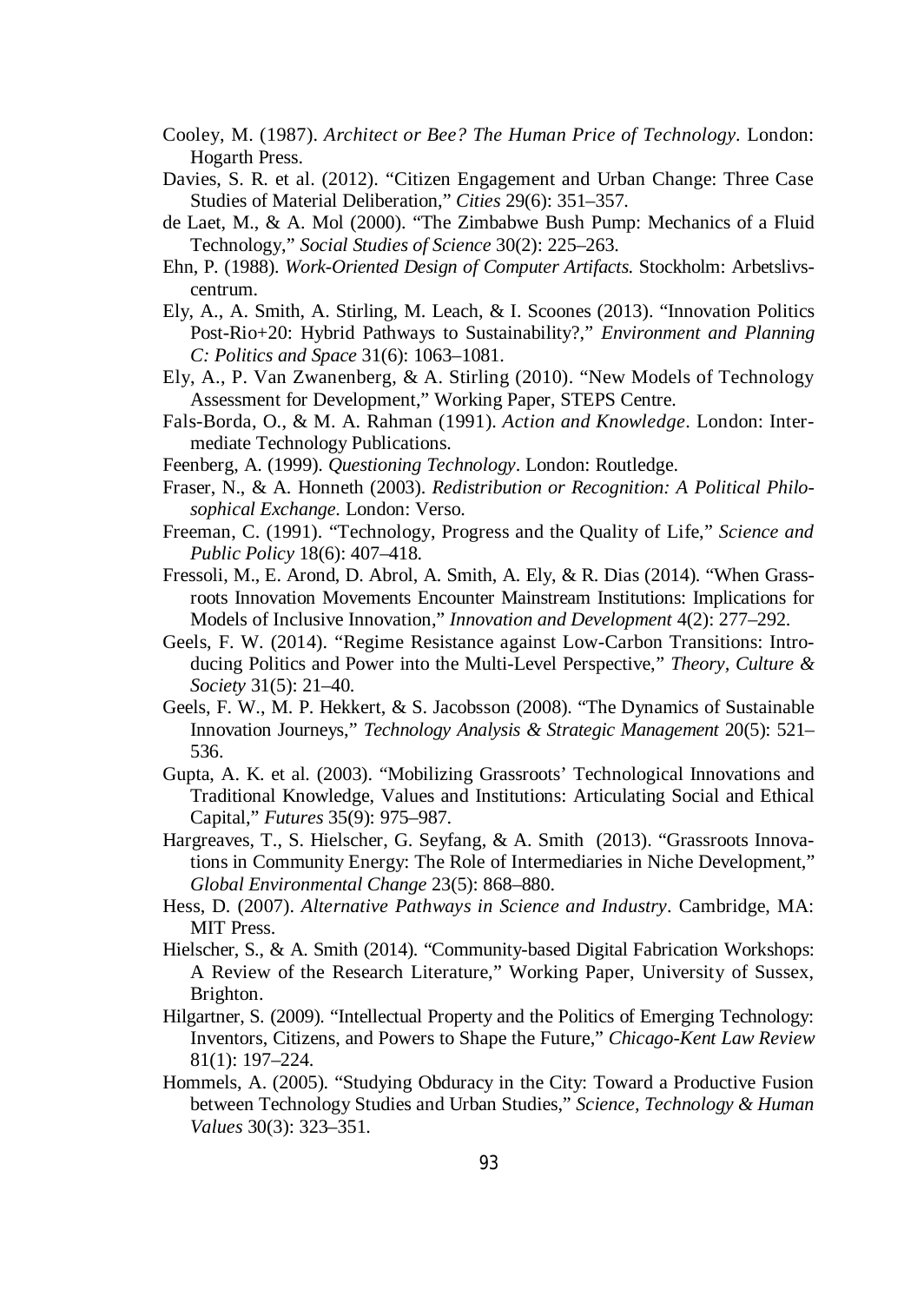- Jacobs, M. (1999). "Sustainable Development as a Contested Concept," in A. Dobson, (ed.), *Fairness and Futurity*. Oxford: Oxford University Press, 21–45.
- Jamison, A. (2003). "The Making of Green Knowledge: The Contribution of Activism," *Futures* 35: 703–716.
- Johnson, V., & S. Hall (2014). "Community Energy and Equity: The Distributional Implications of a Transition to a Decentralised Electricity System," *People, Place and Policy* 8(3): 149–167.
- Jordan, T. (2015). *Information Politics: Liberation and Exploitation in the Digital Society*. London: Pluto Press.
- Jorgensen, U., & P. Karnoe (1995). "The Danish Wind-Turbine Story: Technical Solutions to Political Visions?," in A. Rip, T. J. Misa, & J. Scott (eds.), *Managing Technology in Society: The Approach of Constructive Technology Assessment*. London: Pinter, 57–82.
- Kohtala, C. (2016). *Making Sustainability: How Fab Labs Address Environmental Issues*. Ph.D. diss., Aalto University, Helsinki.
- Kostakis, V., & M. Bauwens (2015). *Network Society and Future Scenarios for a Collaborative Economy*. Basingstoke: Palgrave Macmillan.
- Kraft, P., & J. Bansler (1994). "The Collective Resource Approach: The Scandinavian Experience," *Scandinavian Journal of Information Systems* 6(1): 71–84.
- Kumar, H., & S. Bhaduri (2014). "Jugaad to Grassroot Innovations: Understanding the Landscape of the Informal Sector Innovations in India," *African Journal of Science, Technology, Innovation and Development* 6(1): 13–22.
- Latour, B. (2005). *Re-assembling the Social: An Introduction to Actor-Network Theory*. Oxford: Oxford University Press.
- Leach, M. et al. (2012). "Transforming Innovation for Sustainability," *Ecology and Society* 17(2): 11.
- Levidow, L. (1998). "Democratizing Technology Or Technologizing Democracy? Regulating Agricultural Biotechnology in Europe," *Technology in Society* 20(2): 211–226.
- Light, A. (2014). "Citizen Innovation: ActiveEnergy and the Quest for Sustainable Design," in M. Ratto & M. Boler (eds.), *DIY Citizenship: Critical Making and Social Media*. Cambridge, MA: MIT Press, 259–268.
- Marres, N. (2012). *Material Participation: Technology, the Environment and Everyday Publics*. Basingstoke: Palgrave Macmillan.
- Marres, N. (2005). *No Issue, No Public: Democratic Deficits after the Displacement of Politics*. Ph.D. diss., University of Amsterdam.
- Martin, B. R. (2013). "Twenty Challenges for Innovation Studies," Working Paper No. 443, Centre for Business Research, University of Cambridge.
- Mazzucato, M. (2011). *The Entrepreneurial State*. London: Demos.
- Middlemiss, L., & B. D. Parrish (2010). "Building Capacity for Low-Carbon Communities: The Role of Grassroots Initiatives," *Energy Policy* 38(12): 7559–7566.
- Miranda, I., M. Lopez, & M. C. C. Soares (2011). "Social Technology Network: Paths for Sustainability," *Innovation and Development* 1(1): 151–152.
- Murphy, J., & A. Smith (2013). "Understanding Transition–Periphery Dynamics: Renewable Energy in the Highlands and Islands of Scotland," *Environment and Planning A* 45(3): 691–709.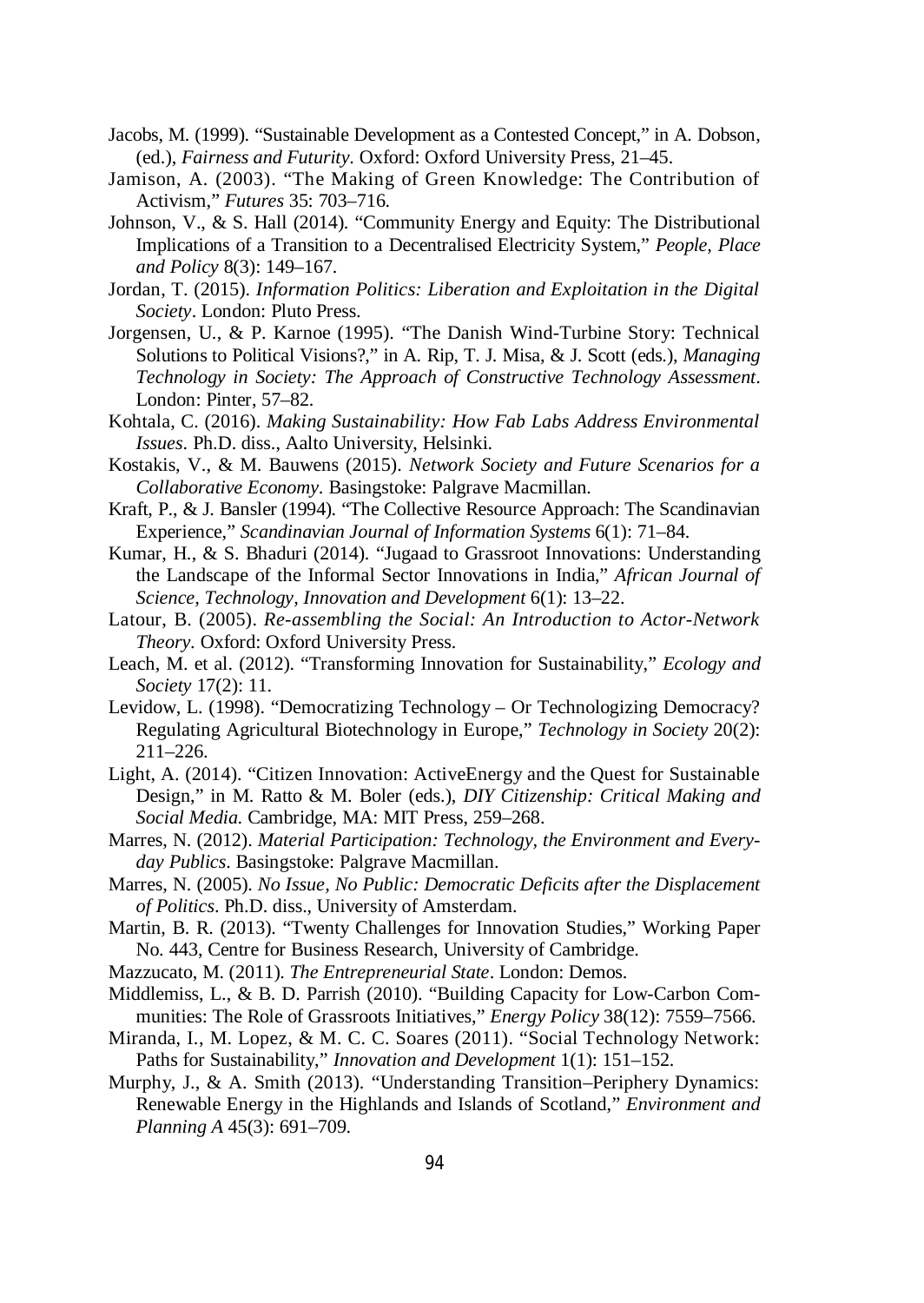- Newell, P., & D. Mulvaney (2013). "The Political Economy of the 'Just Transition,'" *The Geographical Journal* 179(2): 132–140.
- OECD (2015). *Innovation Policies for Inclusive Development: Scaling Up Inclusive Innovations*. Paris.
- OECD (2010). *The OECD Innovation Strategy: Getting a Head Start on Tomorrow*. Paris.
- Rasmussen, L. B. (2007). "From Human-Centred to Human-Context Centred Approach: Looking Back over 'the Hills,' What Has Been Gained and Lost?," *AI & Society* 21(4): 471–495.
- Ratto, M., & M. Boler (2014). *DIY Citizenship: Critical Making and Social Media*. Cambridge, MA: MIT Press.
- Rip, A. (1986). "Controversies as Informal Technology Assessment," *Knowledge*  8(2): 349–371.
- Schumacher, F. W. (1973). *Small Is Beautiful*. London: Blond and Briggs.
- Sclove, R. E. (1995). *Democracy and Technology*. New York: Guildford Press.
- Scoones, I., M. Leach, & P. Newell (eds.) (2015). *The Politics of Green Transformations*. London: Earthscan Routledge.
- Selin, C., et al. (2016). "Experiments in Engagement: Designing Public Engagement with Science and Technology for Capacity Building," *Public Understanding of Science*. https://doi.org/10.1177/0963662515620970
- Sen, A. (ed.) (1999). *Development as Freedom.* Oxford: Oxford University Press.
- Seyfang, G., S. Hielscher, T. Hargreaves, M. Martiskainen, & A. Smith (2014). "A Grassroots Sustainable Energy Niche ? Reflections on Community Energy in the UK," *Environmental Innovation and Societal Transitions* 13: 21–44.
- Seyfang, G., J. Jin, & A. Smith (2013). "A Thousand Flowers Blooming? An Examination of Community Energy in the UK," *Energy Policy* 61: 977–989.
- Seyfang, G., & A. Smith (2007). "Grassroots Innovations for Sustainable Development: Towards a New Research and Policy Agenda," *Environmental Politics* 16(4): 584–603.
- Shapiro, I., & C. Hacker-Cordon (eds.) (1999). *Democracy's Edges*. Cambridge: Cambridge University Press.
- Simcock, N. (2016). "Land Use Policy Procedural Justice and the Implementation of Community Wind Energy Projects : A Case Study from South Yorkshire, UK," *Land Use Policy* 59: 467–477.
- Smith, A. (2004). "Alternative Technology Niches and Sustainable Development," *Innovation: Management, Policy and Practice* 6(2): 220–235.
- Smith, A. (2016). "Alternative Technology Niches and Sustainable Development: 12 Years On," *Innovation: Management, Policy and Practice* 18(4): 468–484.
- Smith, A., M. Fressoli, D. Abrol, E. Arond, & A. Ely (2017). *Grassroots Innovation Movements*. London: Routledge Earthscan.
- Smith, A. (2006). "Green Niches in Sustainable Development: The Case of Organic Food in the United Kingdom," *Environment and Planning C: Government and Policy* 24(3): 439–458.
- Smith, A., T. Hargreaves, S. Hielscher, M. Martiskainen, & G. Seyfang (2015). "Making the Most of Community Energies: Three Perspectives on Grassroots Innovation," *Environment and Planning A* 48(2): 407–432.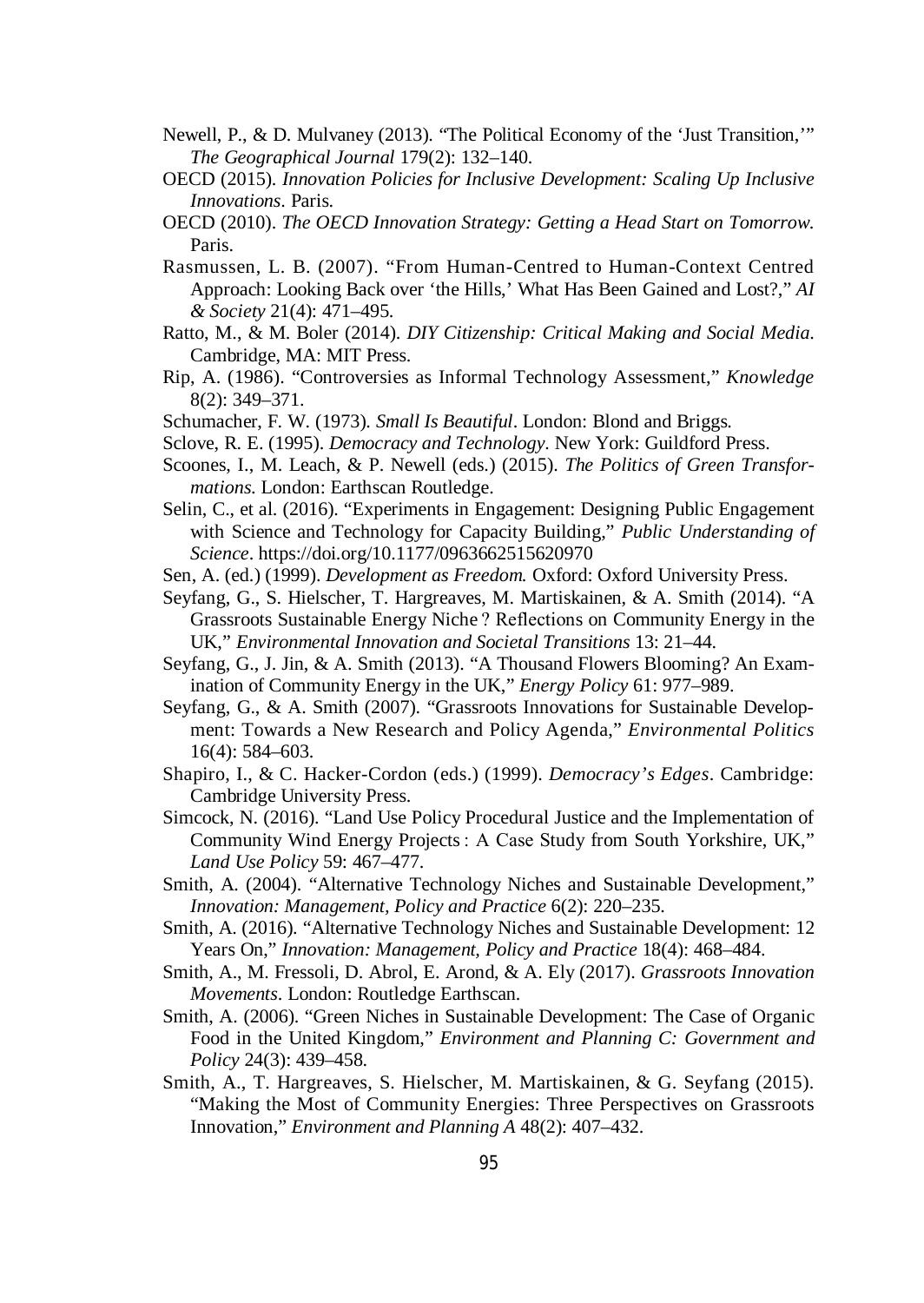- Smith, A. (2017). "Social Innovation, Democracy and Makerspaces," SPRU Working Paper, University of Sussex, June.
- Smith, A. (2013). "Socially Useful Production," STEPS Centre, Institute of Development Studies and SPRU Science and Technology Policy Research, the University of Sussex, November.
- Smith, A. (2014). "Technology Networks for Socially Useful Production," *Journal of Peer Production* 5: 1–9.
- Smith, A. (2015). "Tooling Up: Civic Visions, FabLabs, and Grassroots Activism," *The Guardian*, April 4.
- Smith, A. (2007). "Translating Sustainabilities between Green Niches and Socio-Technical Regimes," *Technology Analysis & Strategic Management* 19(4): 427– 450.
- Smith, A., M. Fressoli, & H. Thomas (2014). "Grassroots Innovation Movements: Challenges and Contributions," *Journal of Cleaner Production* 63: 114–124.
- Smith, A., & A. Light (2016). "How to Cultivate Sustainable Developments in Makerspaces," CIED Working Paper, Brighton.
- Smith, A., & A. Stirling (2016). "Grassroots Innovation & Innovation Democracy," Working Paper, STEPS Centre, University of Sussex, Brighton.
- Smith, A., A. Stirling, & F. Berkhout (2005). "The Governance of Sustainable Socio-Technical Transitions," *Research Policy* 34(10): 1491–1510.
- Smith, A., J.-P. Voß, & J. Grin (2010). "Innovation Studies and Sustainability Transitions: The Allure of the Multi-Level Perspective and Its Challenges," *Research Policy* 39(4): 435–448.
- Stirling, A. (2014). "Emancipating Transformations: From the Controlling 'the Transition' to Culturing Plural Radical Progress," Working Paper, STEPS Centre, University of Sussex, Brighton.
- Stirling, A. (2016). "Knowing Doing Governing: Realizing Heterodyne Democracies," in J.-P. Voß & R. Freeman (eds.), *Knowing Governance: The Epistemic Construction of Political Order*. Basingstoke: Palgrave Macmillan, 259–289.
- Stirling, A. (2008). "'Opening Up' and 'Closing Down': Power, Participation, and Pluralism in the Social Appraisal of Technology," *Science, Technology & Human Values* 33(2): 262–294.
- Stirling, A. (2014a). "Towards Innovation Democracy? Participation, Responsibility and Precaution in Innovation Governance," Working Paper, STEPS Centre, University of Sussex, Brighton.
- Stirling, A. (2014b). "Transforming Power: Social Science and the Politics of Energy Choices," *Energy Research & Social Science* 1: 83–95.
- Teixeira, A.A.C. (ed.) (2012). *Technological Change*. Rijeka: InTech.
- Thackara, J. (2015). *How to Thrive in the Next Economy*. London: Thames & Hudson.
- Truffer, B. (2003). "User-led Innovation Processes: The Development of Professional Car Sharing by Environmentally Concerned Citizens," *Innovation: The European Journal of Social Science Research* 16(2): 139–154.
- Veak, T. J. (ed.) (2006). *Democratizing Technology: Andrew Feenberg's Critical Theory of Technology*. Albany, NY: State University of New York Press.
- Wainwright, H., & D. Elliott (1982). *The Lucas Plan. A New Trade Unionism in the Making?* London: Allison & Busby.